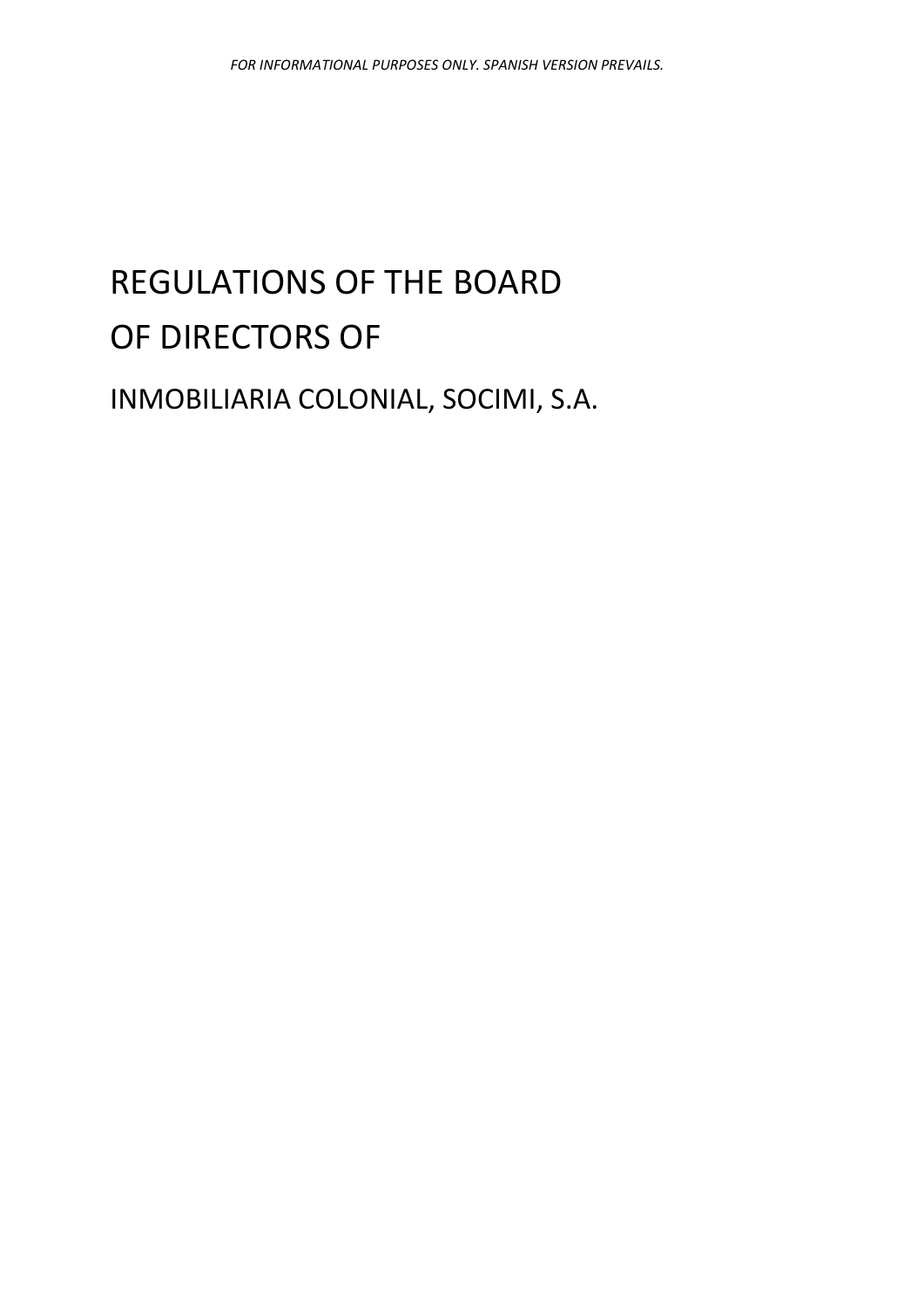

# **TABLE OF CONTENTS**

| PRELIMINARY TITLE PURPOSE, INTERPRETATION AND MODIFICATION OF THE REGULATIONS  4 |    |
|----------------------------------------------------------------------------------|----|
|                                                                                  |    |
|                                                                                  |    |
|                                                                                  |    |
|                                                                                  |    |
|                                                                                  |    |
|                                                                                  |    |
|                                                                                  |    |
|                                                                                  |    |
|                                                                                  |    |
|                                                                                  |    |
|                                                                                  |    |
|                                                                                  |    |
|                                                                                  |    |
|                                                                                  |    |
|                                                                                  |    |
|                                                                                  |    |
|                                                                                  |    |
|                                                                                  |    |
|                                                                                  |    |
|                                                                                  |    |
|                                                                                  |    |
|                                                                                  |    |
|                                                                                  |    |
|                                                                                  |    |
|                                                                                  | 19 |
|                                                                                  |    |
|                                                                                  |    |
|                                                                                  |    |
|                                                                                  |    |
|                                                                                  |    |
|                                                                                  |    |
|                                                                                  |    |
|                                                                                  |    |
|                                                                                  |    |
|                                                                                  |    |
|                                                                                  |    |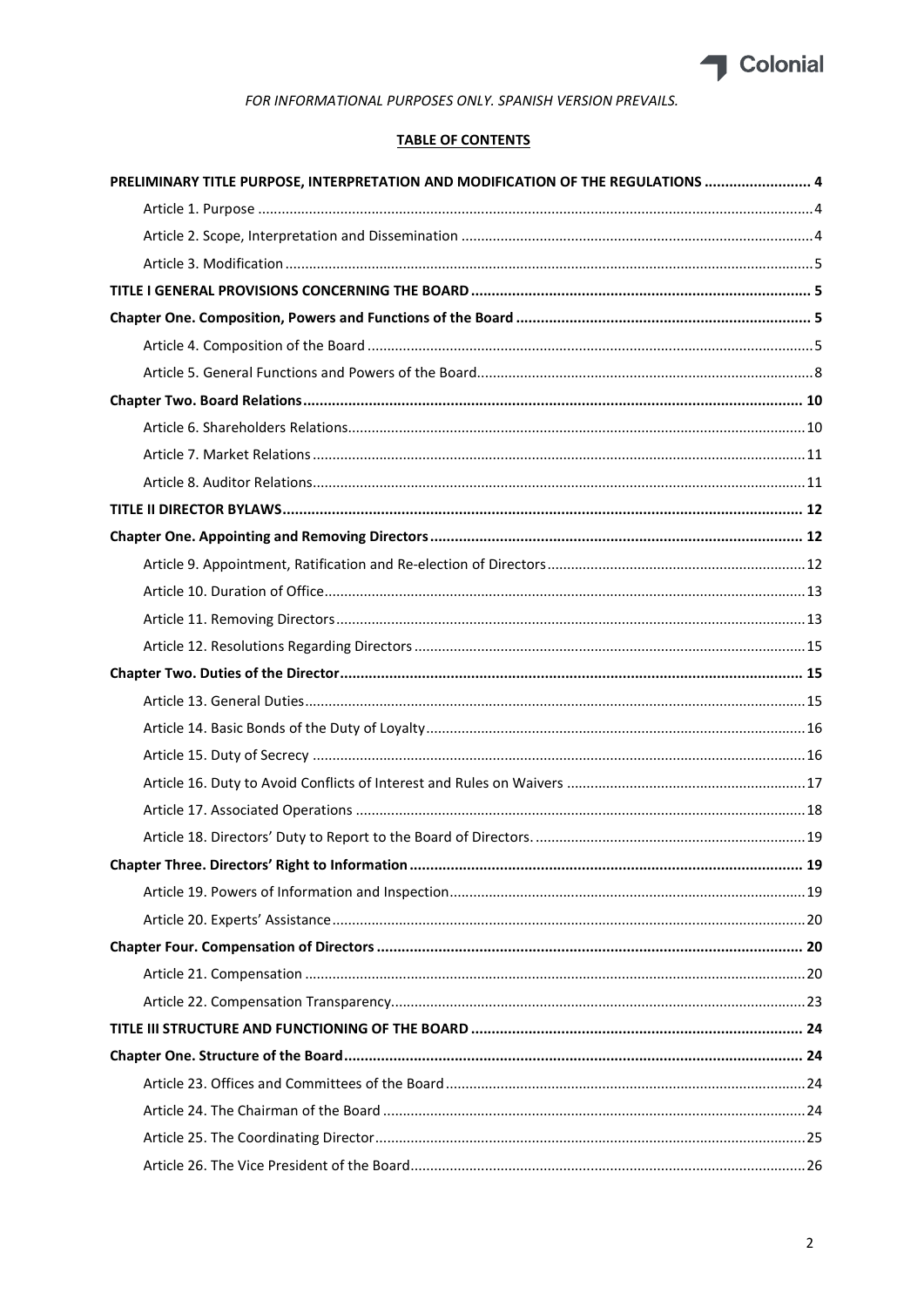

| Article 36. The corporate website of Inmobiliaria Colonial and Electronic Notification 39 |  |
|-------------------------------------------------------------------------------------------|--|
|                                                                                           |  |
|                                                                                           |  |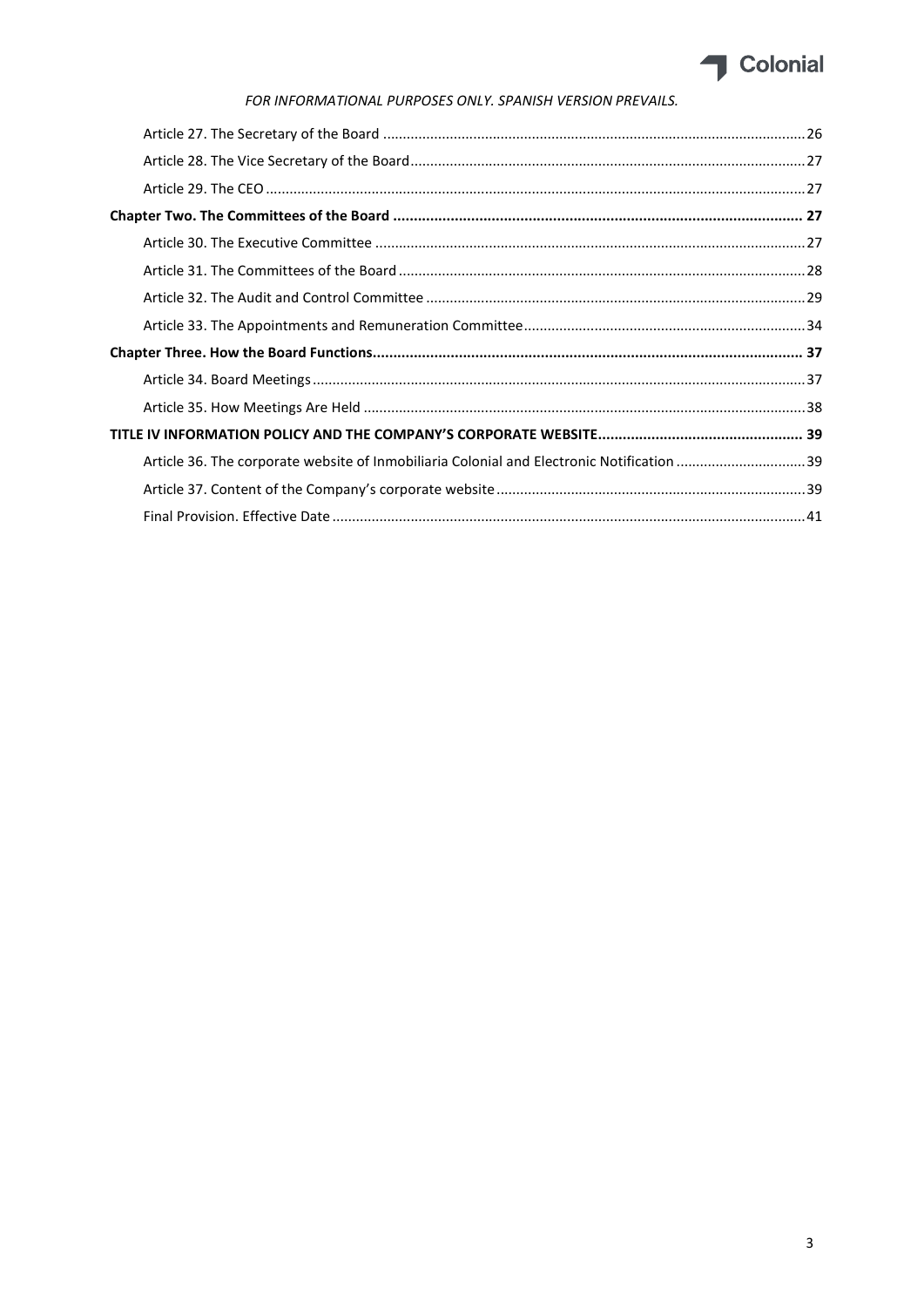

## PRELIMINARY TITLE PURPOSE, INTERPRETATION AND MODIFICATION OF THE REGULATIONS

# Article 1. Purpose

These Regulations of the Board of Directors (hereinafter, the "Regulations") hereby establish the regulations concerning the internal procedures and the functioning of the Board of Directors of Inmobiliaria Colonial, SOCIMI, S.A. (hereinafter, the "Company" or "Inmobiliaria Colonial"). These Regulations shall determine the code of conduct for the members of the Board of Directors, and shall develop and complete the provisions established by law and, in particular, in Spanish Royal Legislative Decree 1/2010, dated 2 July, which approved the revised text of the Spanish Limited Liability Companies Law (hereinafter, the "Spanish Limited Liability Companies Law"), as well as the Company Bylaws of Inmobiliaria Colonial, to best manage the Company.

# Article 2. Scope, Interpretation and Dissemination

These Regulations shall apply to both to the Board of Directors of the Company and its delegated bodies and committees, as well as to the members that comprise them and, as it concerns them, to the Senior Officers of the Company and the companies that belong to the group.

For the purposes of these Regulations, "Inmobiliaria Colonial Group" or "Group" shall refer to Inmobiliaria Colonial and those companies in which, directly or indirectly, it has a stake greater than 50% in its share capital, as well as those others which the Spanish Limited Liability Companies Law considers to be belonging to the Colonial Group. Excluded from this definition are foreign companies that are traded in official securities markets outside of Spain and which have their own standards of good governance.

The Board of Directors, by resolution of its members, shall be responsible for solving any doubts arising from the application of these Regulations in accordance with the general criteria on the interpretation of legal norms and in accordance with their legal and statutory application.

The persons who are subject to the application of these Regulations, particularly the Directors and Senior Officers of the Company and, as it concerns them, their Group, have the obligation to know, comply with and enforce the content of these Regulations.

For the purposes of these Regulations, "Senior Officers" shall be applied those who report directly to the Board of Directors or to the Chief Executive Officer of the company, as well as to the internal auditor.

The Board of Directors shall adopt the appropriate actions so that these Regulations are widely available to its shareholders and to the investing public in general, so that they are familiar with the commitment of the members of the Board as well as the senior management of Inmobiliaria Colonial. These Regulations shall be reported to the Spanish Securities Market Commission (CNMV). Once this report is sent, a copy will be registered in the Spanish Commercial Registry and, subsequently, the Spanish Securities Market Commission will publish it. These Regulations will also appear on Inmobiliaria Colonial's corporate website.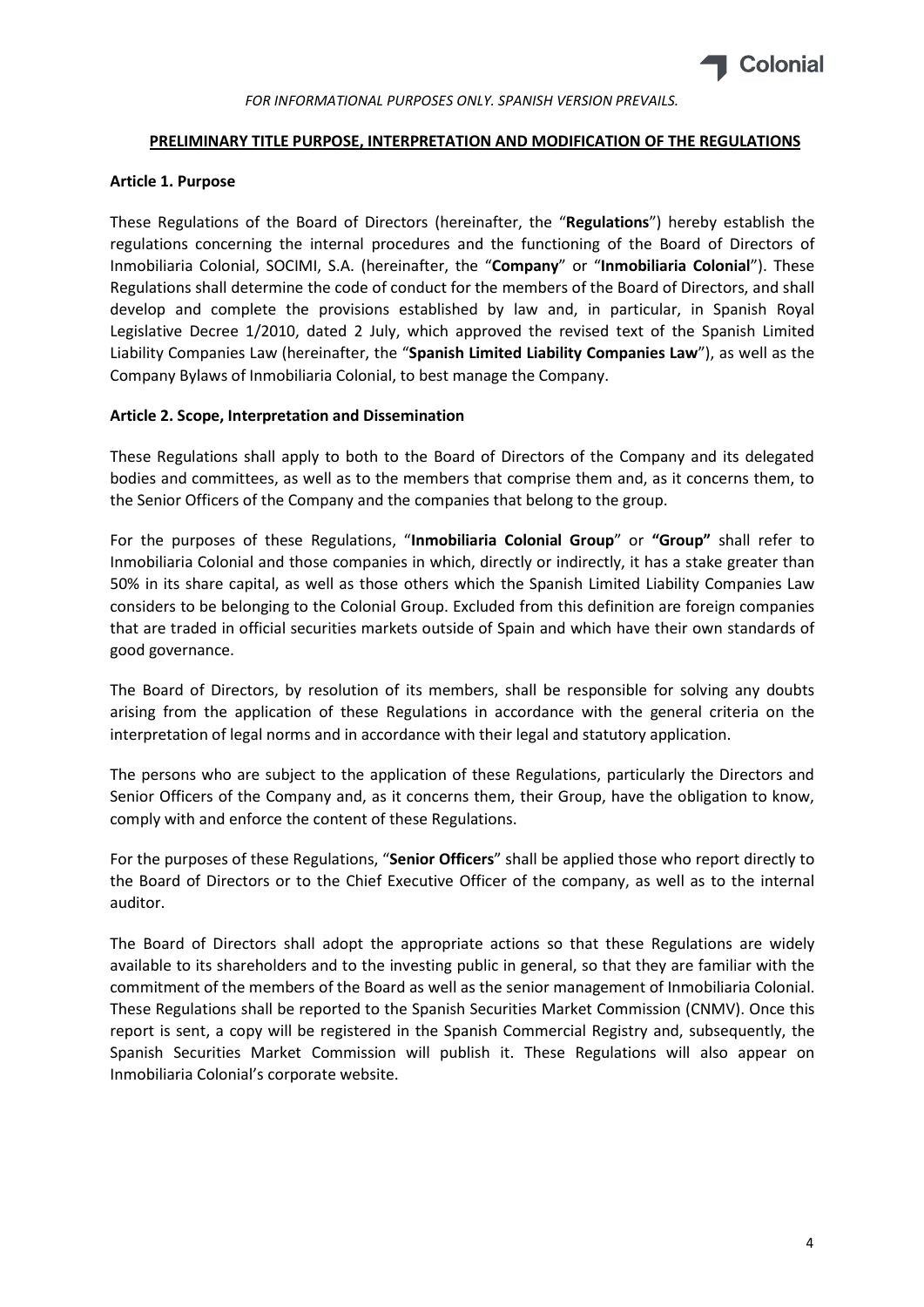

# Article 3. Modification

These Regulations may only be validly modified by a resolution from the Board of Directors, passed with the favorable vote of the absolute majority of the Directors present or represented at the meeting.

# TITLE I GENERAL PROVISIONS CONCERNING THE BOARD

# Chapter One. Composition, Powers and Functions of the Board

# Article 4. Composition of the Board

The exact number of Directors shall be determined at the General Meeting of Shareholders. This number shall be between the maximum and minimum number of Directors as established by the Bylaws.

The persons appointed as Directors must, in addition to the conditions required by the Spanish Limited Liability Companies Law, by other applicable regulations and by the bylaws, and by the conditions provided for in these Regulations, formally undertake at the time they take office to comply with the bonds and duties laid down therein. It is not necessary to be a shareholder to be a director.

The Board of Directors shall be composed of the following Directors:

1. Executive Directors, defined as those who play leadership roles in the Company or its group, whatever their legal relationship it is with the Company or its group. However, those directors who are senior officers or directors of companies which belong to the group of the dominant entity in this Company shall be considered proprietary.

When a Director performs management functions and, at the same time, is or represents a significant or represented shareholder in the Board of Directors, he/she shall be considered an Executive Director.

- 2. Non-executive Directors, understood to be all of the other directors of the Company, whether "proprietary directors," "independent directors," or "other directors."
- 2.1 The following shall be considered propietary Directors:
	- a. Those who have a shareholding greater than or equal to that legally understood as significant, or who have been designated because of their shareholder status, although their shareholding is not legally significant.
	- b. Those who represent the type of shareholders mentioned in the previous paragraph.

For the purposes of this definition, it shall be presumed that a Director represents a shareholder when:

They have been appointed to exercise the right of proportional representation on the Board of Directors;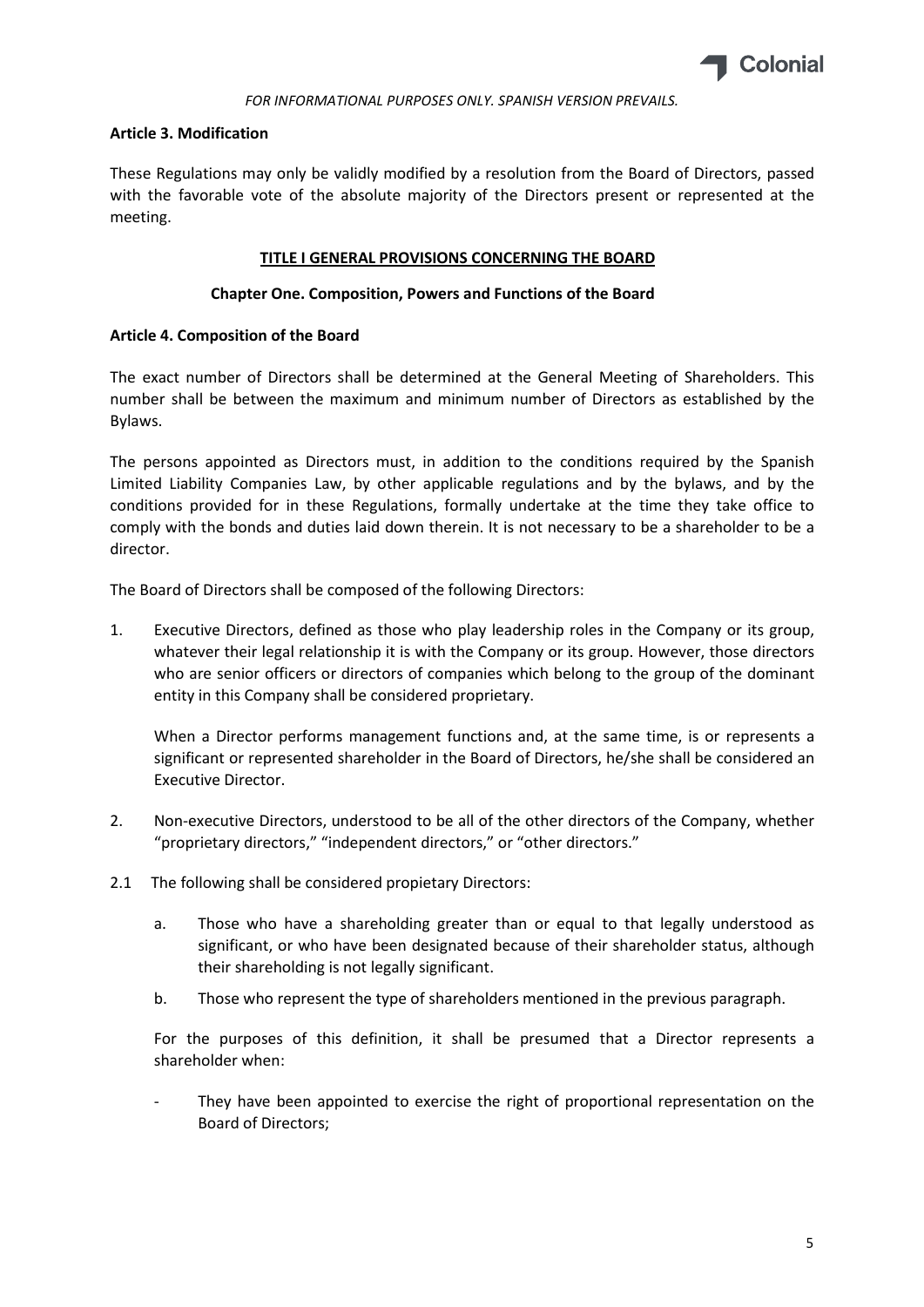

- They are a Director, senior officer, employee or when they regularly render significant services to said shareholder, or to companies belonging to the same group;
- Company records show that the shareholder has accepted that the Director has been appointed by him/her or represents him/her;
- They are the spouse, or maintain a similar affective relationship, or are related to the second degree of a significant shareholder.
- 2.2. Independent Directors are those who, appointed based on their personal and professional qualities, can perform their functions without being conditioned by relationships with the Company or its group, its significant shareholders or its executives.

The following may not, in any case, be considered Independent Directors if they find themselves the following situations:

- (i) Those who have been employees or Executive Directors of Grupo Inmobiliaria Colonial Companies, until either 3 or 5 years, respectively, has passed since the termination of their employment with the Company.
- (ii) Those who receive from the Company or Group, any amount or benefit for items other than compensation for being a Director, unless it is not significant for the Director. Consequently, dividends or pension supplements received by the Director for a prior professional or working relationship shall not be taken into account, provided that these supplements are unconditional and that the company paying them cannot unilaterally suspend, modify, or revoke these payments without being in breach of their bonds.
- (iii) Those who are, or have been for the last three years, partners of the external auditor or the person responsible for preparing audit reports, whether the audit during said period was for Inmobiliaria Colonial or another company in the Group.
- (iv) The executive Directors or senior officers of another company in which any executive Director or Senior Officer of Inmobiliaria is a non-executive Director.
- (v) Those who do, or have done for the past year, significant business with Inmobiliaria Colonial or any company in the Group, either on their own behalf or as a significant shareholder, Director or senior officer of an entity that has or has had such a relationship.

Providing goods or services, including financial and advisory or consultancy services, shall be considered a business relationship.

- (vi) Those who are significant shareholders, executive Directors or senior officers of an entity that receives, or has received for the last three years, donations from Inmobiliaria Colonial or from the Group. Those who are merely trustees of a foundation that receives donations shall be exempt.
- (vii) The spouses, or those who maintain a similar affective relationship, or who are related to the second degree to an executive Director or senior officer of the Company.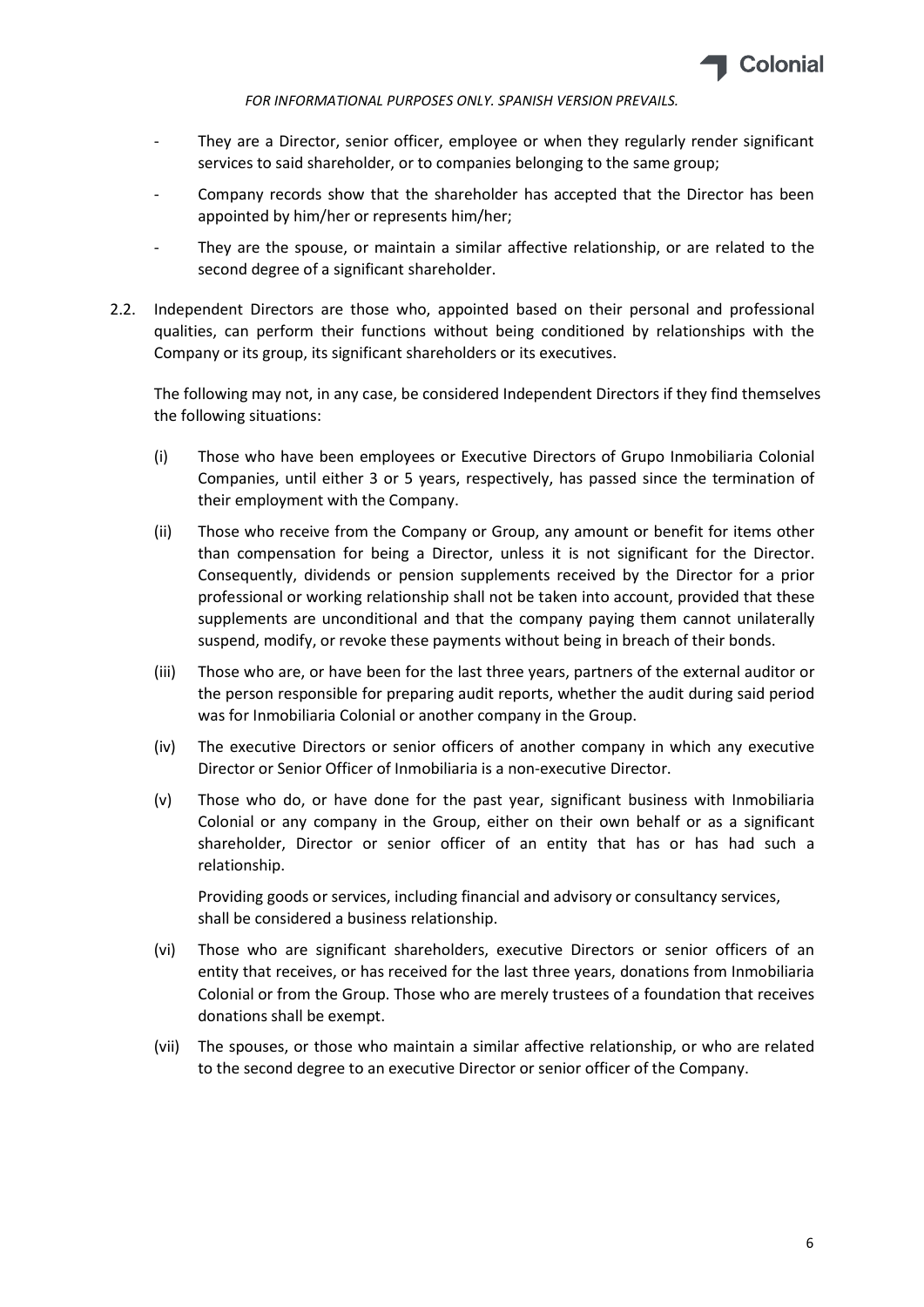

- (viii) Those who have not been proposed, whether for their appointment or renewal, by the Appointments and Remuneration Committee.
- (ix) Those who have been Directors continuously for over 12 years.
- (x) Those who are, with respect to any significant shareholder or who are represented by the Board, in any of the cases mentioned in paragraphs (i),  $(v)$ ,  $(vi)$  or  $(vii)$  above in this section. In the case of the family relationships described in (vii), this limitation shall not only apply to the shareholder but also to his/her propietary Directors in the company invested in.

Proprietary Directors who lose their status as propietary Directors as a result of the sale of stakes by the shareholder they represent may only be re-elected as independent Directors when the shareholder they represented has sold all of his/her shares in Inmobiliaria Colonial.

A Director who owns shares in Inmobiliaria Colonial may have independent Director status provided that he/she meets all of the conditions established in this section and, also, if their stake is not significant.

2.3. "External Directors" shall be those who cannot be considered either proprietary or independent when this circumstance is explained in the Annual Corporate Governance Report and, where applicable, the links of said Directors with the Company, its officers or its shareholders.

The Board of Directors, in the exercise of its power to make proposals at General Meetings of Shareholders and its power of co-option to fill vacancies, shall ensure that the Board is comprised of a majority of propietary and independent Directors and that the number of executive Directors is the minimum necessary, taking into account the shareholding structure of the Company and the capital represented by the Board.

Additionally, the Board of Directors shall ensure that its recruitment process favors gender diversity, experience and knowledge and that no implied bias entailing any discrimination shall be used in order to facilitate the selection of female Directors.

At General Meetings of Shareholders, the Board shall provide information on the status of each Director when carrying out or ratifying their appointment, and these Directors shall be confirmed or, where applicable, reviewed annually in the Annual Corporate Governance Report, after verification by the Appointments and Remuneration Committee. In addition, the report will report on the reasons that justify why non-executive Directors cannot be considered proprietary or independent.

In the Annual Corporate Governance Report, the reasons will be explained why propietary Directors have been appointed at the request of shareholders whose shareholding is less than 3% of the capital and the reasons why formal petitions to be present on the Board have not been presented by shareholders whose shareholding is equal to or greater than others who have been designated proprietary Directors.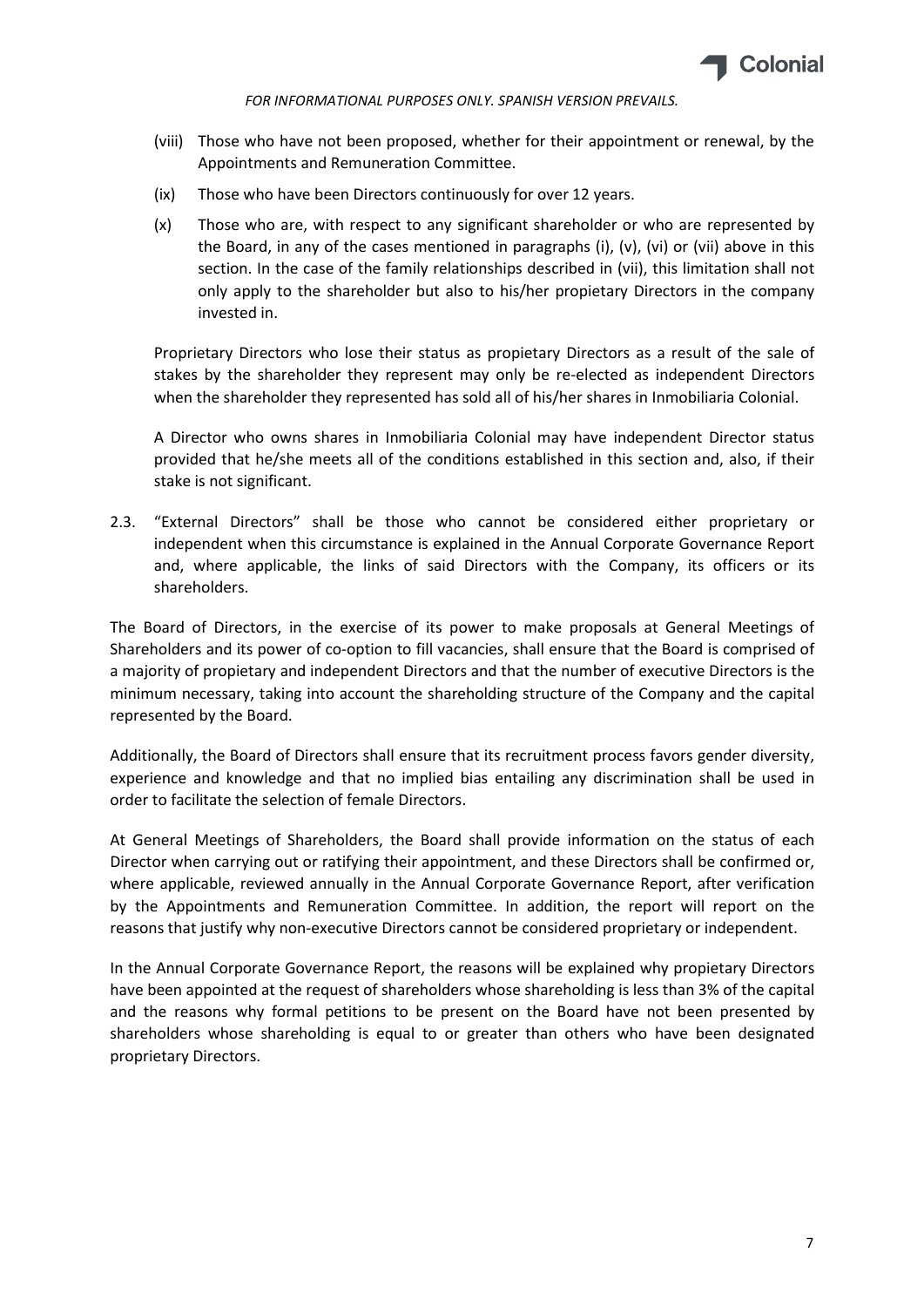

# Article 5. General Functions and Powers of the Board

The Board of Directors has the power to represent the Company pursuant to the legal and statutorily established terms.

The Board of Directors shall perform its duties with unity of purpose and independent judgment and it shall treat all shareholders who are in the same position equally and guide itself by the Company's interests which are understood as achieving a profitable and sustainable long-term business, to promote the Company's continuity and maximize its economic value.

In pursuing the Company's interests, in addition to complying with laws and regulations and acting in good faith, ethically and respecting the commonly accepted uses and good practices, the Board of Directors shall endeavor to reconcile the Company's interests with, where applicable, the legitimate interests of its employees, its suppliers, its customers and those of other stakeholders that may be affected, as well as the impact of the Company's activities on the community as a whole and in the environment.

The Board of Directors is responsible for adopting, implementing and developing the necessary actions and decisions to fulfill the Company's corporate purpose as established in the Company Bylaws and in accordance with the Spanish Limited Liability Companies Law.

The Board of Directors has the power to adopt resolutions on all matters that are not assigned by law or the Company Bylaws to be resolved at General Meetings in addition to the highest powers and authority to manage, direct, administer and represent the Company, focusing mainly on the supervision of the regular management of the Company and in consideration of all matters of particular importance to the Company.

By delegating powers, the Board of Directors, in accordance with the provisions of the Spanish Limited Liability Companies Law, does not lose them.

In any case, the following functions and powers shall only be exercised in the plenary sessions of the Board of Directors and may not be delegated:

- 1. The organisation and functioning of the Board.
- 2. Coordinating the development of the Company's business activity according to its interests and its subsidiaries.
- 3. Resolving on the Company's general policies and strategies; approving the Company's investment and finance policies, its strategic or business plan, management targets and annual budgets and the policy on treasury shares, as well as deciding on the Company's corporate governance policy of the Company and of its Group and its dividends policy. The Board of Directors shall also resolve on the Company's control and risk-management policy, including taxes, identifying the primary risks of the Company and implementing and supervising the internal systems of information and control in order to ensure the future viability and competitiveness of the Company, adopting the best decisions for superior growth.
- 4. Approving the Company's corporate social responsibility policy.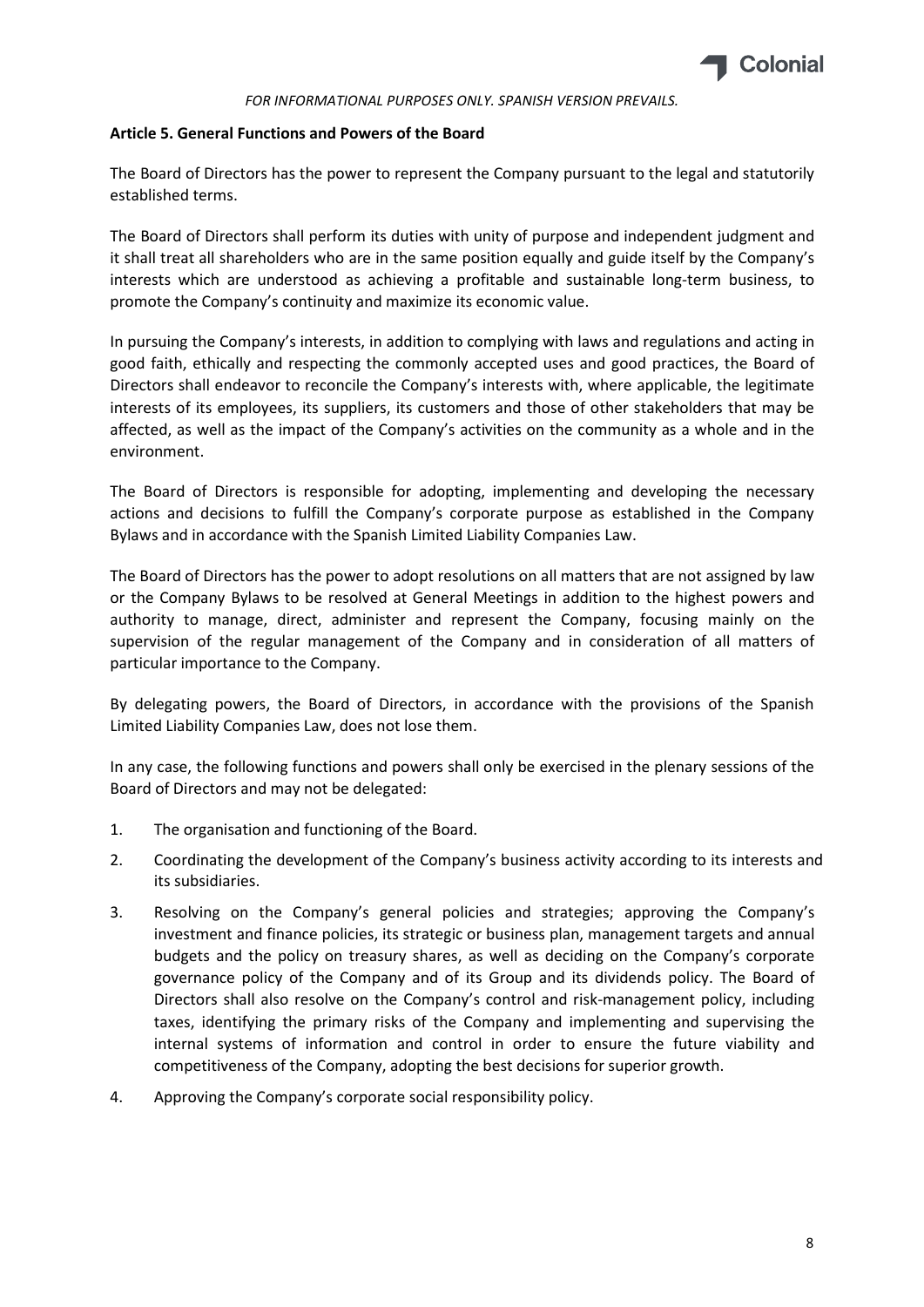

- 5. Approving those investments or operations that, because of their elevated price or special characteristics, are strategic or entail special tax risks unless these investments or operations must be approved at General Meetings.
- 6. The definition of the structure of the Group.
- 7. The decisions relating to the compensation of the Directors, within the statutory framework and the compensation policy approved at the General Meeting.
- 8. Appointing and removing the Company's Chief Executive Officers and establishing the conditions of their contracts.
- 9. Appointing and removing executives who depend directly on the Board or any of the members of the Board, as well as establishing the basic conditions of their contracts, including their compensation.
- 10. Approving the creation or acquisition of shares in special purpose entities or those entities which are registered in countries or territories that are considered tax havens, and any other transactions or operations of a similar nature whose complexity might impair the transparency of the Company or the Group.
- 11. Drafting the annual financial statements and submitting them at the General Meeting.
- 12. Drafting the reports required by law of the Board of Directors when the operation to which the report refers cannot be delegated.
- 13. Calling a General Meeting of Shareholders and preparing the agenda and proposed resolutions.
- 14. The approval of the financial information that all listed companies must periodically disclose.
- 15. Co-opting Directors to fill vacancies on the Board.
- 16. Accepting the resignation of Directors.
- 17. Appointing and removing the Chairman, the Vice President and, where applicable, the Secretary and Vice Secretary of the Board of Directors, as well as any other office that may be created in the future.
- 18. Appointing and removing Directors who are on the Board Committees provided for in these Regulations.
- 19. Monitoring the effective functioning of the Committees created by the Board and the performance of the delegated bodies and executives that the Board has nominated.
- 20. Approving and modifying these Regulations.
- 21. Approving, after a report from the Audit and Control Committee, the operations that the Company or the companies in the Group carry out with the Directors as per the terms established in the Spanish Limited Liability Companies Law, or with significant shareholders, either individually or in concert with others, including those shareholders with representation on the Board of Directors of the Company or other companies belonging to the Group or with persons associated thereto.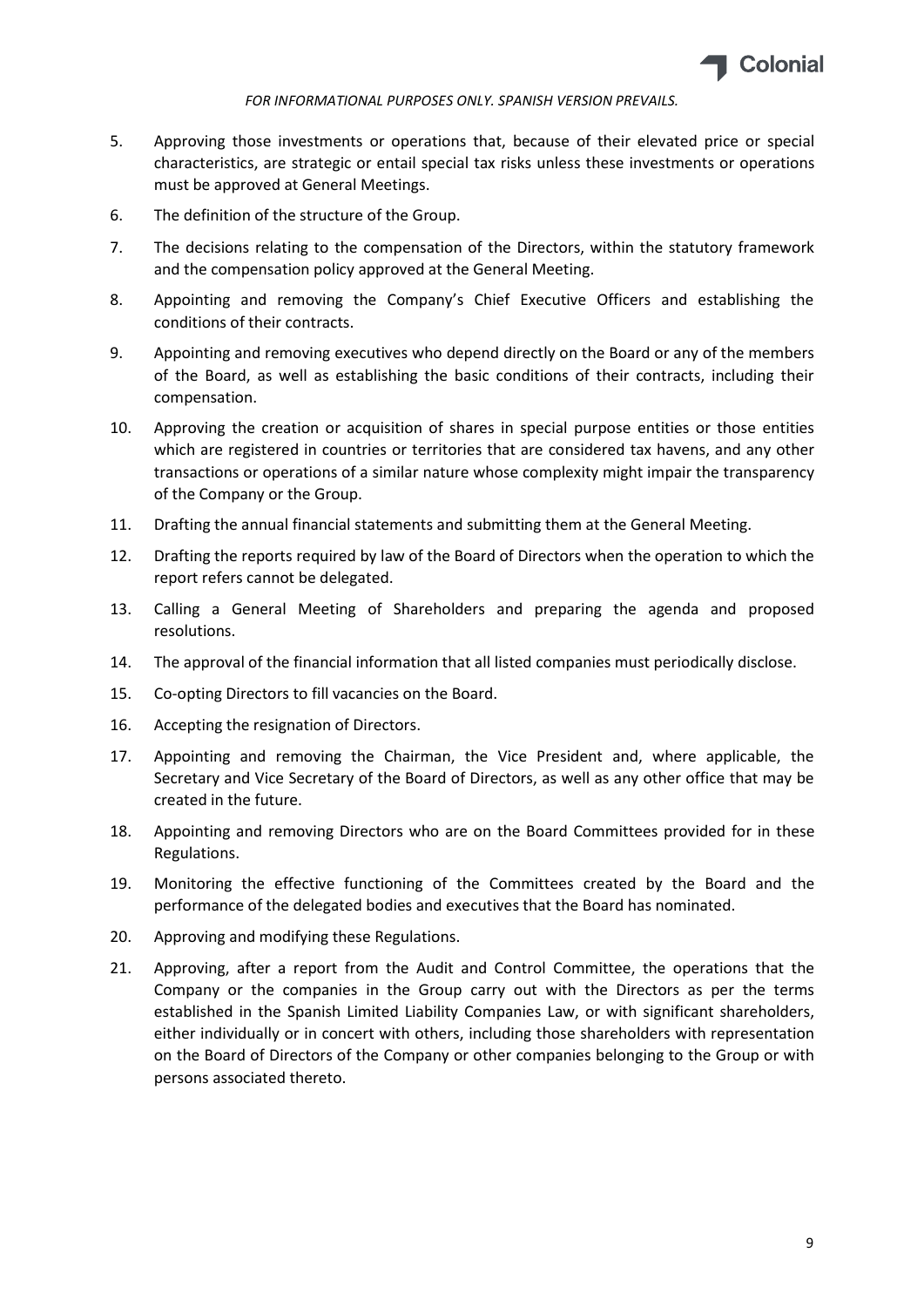

Exempt from this approval are those operations which (i) are made under contracts whose conditions are standardized and applied en masse to a large number of customers; (ii) are carried out at market rates, generally set by the person supplying the goods or services in question; and (iii) the amount does not exceed one percent (1%) of the Company's annual revenue.

- 22. Authorising or waiving the bonds derived from the duty of loyalty as established by the provisions of the Spanish Limited Liability Companies Law and these Regulations.
- 23. Agree the issue of and admission to trading bonds, and agree the granting of guarantees on the issue of bonds, as long as these are not bonds that can be converted into shares or bonds that grant the bondholders a share in the company profits.
- 24. Planning the Company's fiscal strategy.
- 25. The powers delegated to the Board at the General Meeting, unless the Board were expressly authorized to sub-delegate these powers.

However, in a duly justified emergency, delegated bodies and persons may adopt resolutions on those matters specified in the Spanish Limited Liability Companies Law which must then be ratified at the first Board of Directors meeting held after the resolutions have been adopted.

The Board of Directors shall be subject to authorization or approval at the General Meeting of Shareholders to acquire, transfer or support another Company with essential assets that are presumed to be essential when the amount of the operation exceeds twenty-five percent (25%) of the value of the assets listed in the latest approved balance sheet, when core activities that were previously carried by the Company are transferred to subsidiaries, when the operations are equivalent to the liquidation of the Company and to the compensation policy of the Directors, etc.

## Chapter Two. Board Relations

## Article 6. Shareholders Relations

The Company shall define and promote a policy of communication and contact with shareholders, institutional investors and proxy advisors, respecting the rules on market abuse and treating shareholders who are in the same position equally.

On the other hand, the Board of Directors, as the liaison between ownership and management, shall establish appropriate channels to hear proposals that shareholders may make in relation to the management of the Company. In this regard, the Board of Directors shall promote the informed participation of shareholders at General Meetings of Shareholders and take the appropriate measures to facilitate the effective exercise of their functions at General Meetings in accordance with the law and the Company Bylaws.

The Board, through some of its Directors and in collaboration with relevant senior management, will also organise briefings on the progress of the Company and its Group with the shareholders which take place in the most important financial districts of Spain and other countries.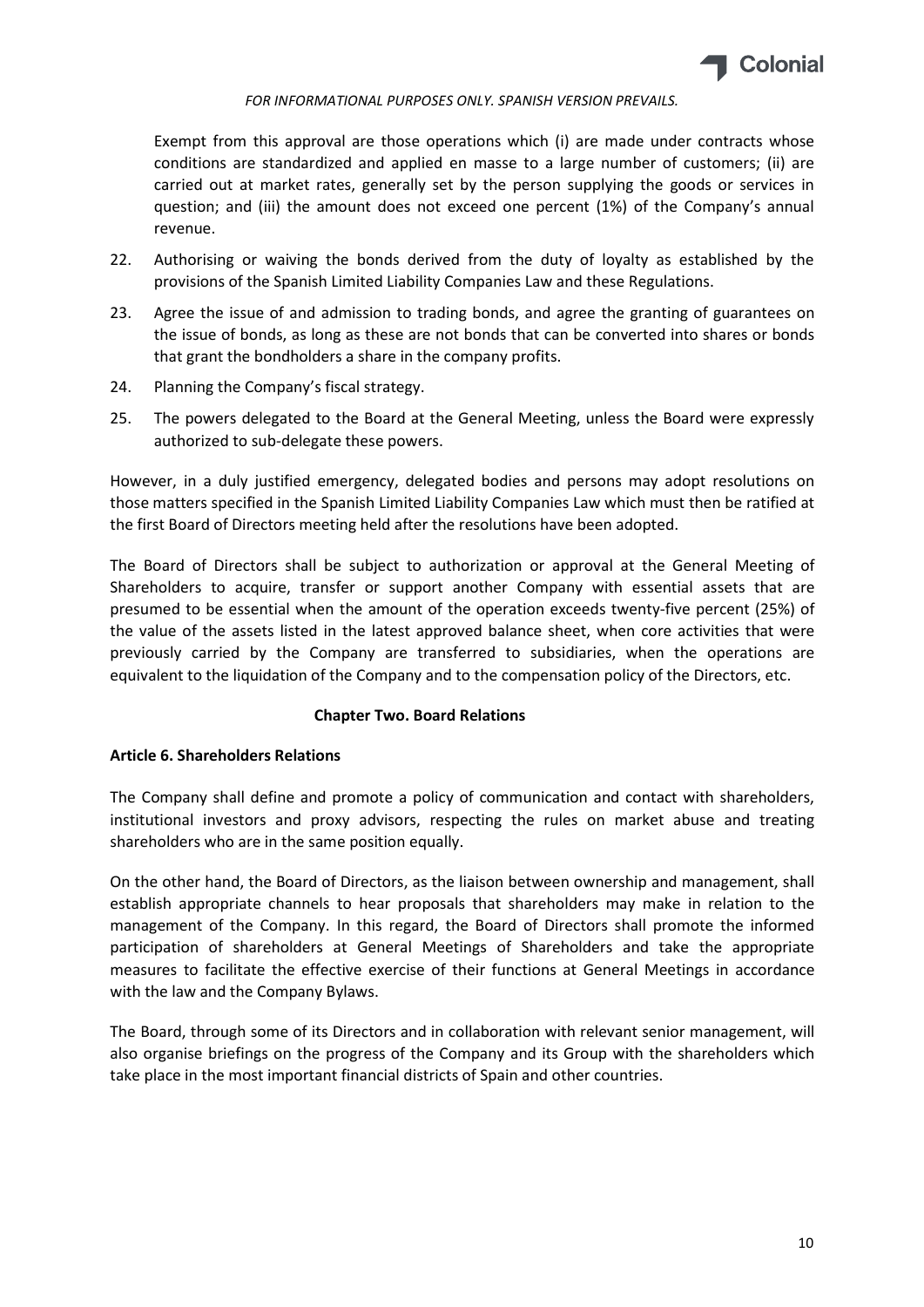

The Board of Directors shall establish the means for regular information exchange with institutional investors that are part of the Company's stable shareholders. This information exchange shall refer to matters such as investment strategy, evaluation of results, the composition of the Board of Directors itself and managerial efficiency, but without providing any information that could lead to a privileged situation or an advantage over other shareholders. In this respect, the Board of Directors shall guarantee equal treatment in its relations with shareholders.

# Article 7. Market Relations

The Board of Directors shall perform all of the functions that are required by the legislation on Securities Markets and that are derived from its status as a publicly traded company. In particular, the Board of Directors shall carry out all of the necessary proceedings and adopt the necessary measures to ensure the Company's transparency in financial markets, as well as to promote the correct formation of the Company's share prices, avoiding any manipulation or abuse of privileged information.

The Board of Directors shall ensure that, through its reports to the Spanish Securities Market Commission and simultaneously through the Company's corporate website, as well as through the mechanisms established by the current legal provisions, the public is immediately informed of:

- 1. The material facts that are able to significantly influence the formation of stock prices.
- 2. Changes in the structure of the ownership of the Company, such as variations in significant shareholdings, syndication agreements and other forms of coalition, of which the Board of Directors has knowledge.
- 3. Substantial modifications of the Company's rules of corporate governance.

The Board of Directors shall also take the necessary measures to provide the markets with financial information, biannually, quarterly and at any other time as required by current regulations.

The Board of Directors shall publish an annual report on corporate governance as well as draft and publish an annual report on the compensation of Directors. The annual report on the compensation of Directors shall be disclosed by the Company as a material event at the same time it releases its annual corporate governance report.

# Article 8. Auditor Relations

Relations between the Board of Directors and the external auditor shall be conducted through the Audit and Control Committee.

The Audit and Control Committee in its audit report shall ensure that the Board of Directors presents the accounts at the General Meeting of Shareholders without limitations or qualifications. Exceptionally, when qualifications have been made, the Chairman of the Audit and Control Committee and, exceptionally, the auditors as well, shall clearly explain the content and the scope of these limitations or qualifications to the shareholders.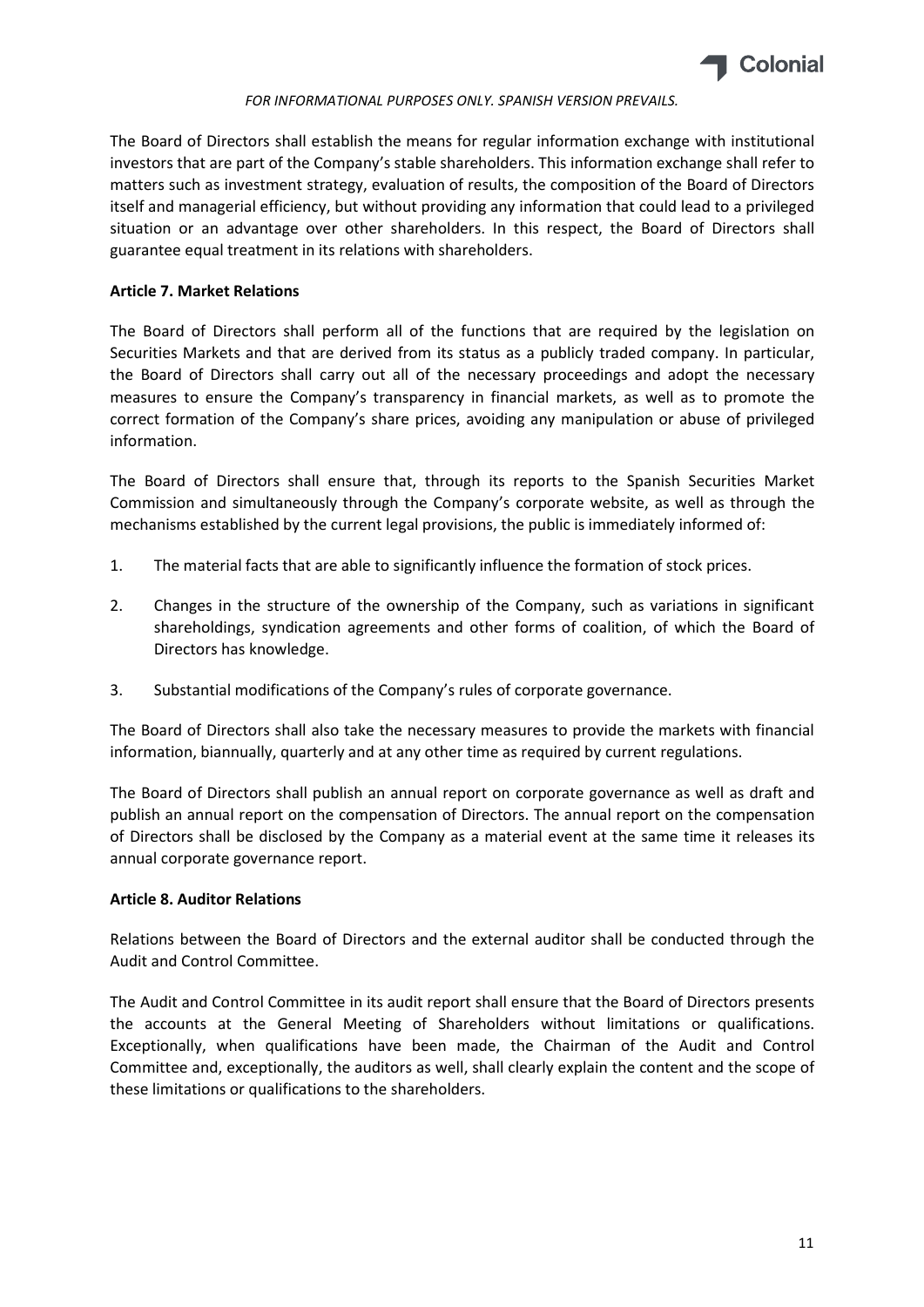

The annual financial statements presented to the Board of Directors to be drafted into a report must first be certified for accuracy and integrity by the financial director or head of the corresponding department. Note that in the consolidated financial statements the financial status of all of the Company's investees are included, in accordance with the applicable accounting and commercial standards.

# TITLE II DIRECTOR BYLAWS

# Chapter One. Appointing and Removing Directors

## Article 9. Appointment, Ratification and Re-election of Directors

Directors shall be appointed at General Meetings of Shareholders or, in the event of an early vacancy, by the Board of Directors through their powers of co-option, in accordance with the provisions established in the Spanish Limited Liability Companies Law.

In co-opted appointments, the Director designated by the Board need not necessarily be a shareholder of the Company. If the vacancy on the Board occurs after the General Meeting is called but before it is held, the Board of Directors may designate a Director until the next General Meeting is held.

The Appointments and Remuneration Committee shall be responsible for proposing the appointment or re-election of Independent Directors. In all other cases, the board is responsible for making proposals. Proposals must be accompanied by a supporting report from the board that assesses the competence, experience and merits of the proposed candidates, which will be attached to the minutes of the General Meeting of Shareholders or the Board meeting. Any proposal to appoint or re-elect a non-independent director must be preceded by a report from the Appointments and Remuneration Committee.

Directors may be individual or legal entities. If the Director is a legal entity, an individual entity must be designated to permanently carry out the functions of the office. This individual entity must meet the legal requirements established by the administrators and shall be subject to the same duties and will be held liable as the administrator of the legal entity. The proposed individual entity shall be subject to the report by the Appointments and Remuneration Committee. If the legal entity withdraws its representative, this change shall not take effect until a replacement has been designated.

From the publication of the call notice and until the holding of the General Meeting, the Company should continuously post on its corporate website the following information, at least, on the persons proposed for appointment, ratification or re-election as board members: the identity, CV and category to which each belongs, and the aforementioned proposal and reports and Appointments and Remuneration Committee explanatory report containing the findings of the analysis performed beforehand of the Board of Directors' needs. If the Director is a legal entity, the information published must include the details of the individual entity who will be appointed to permanently carry out the functions of the office.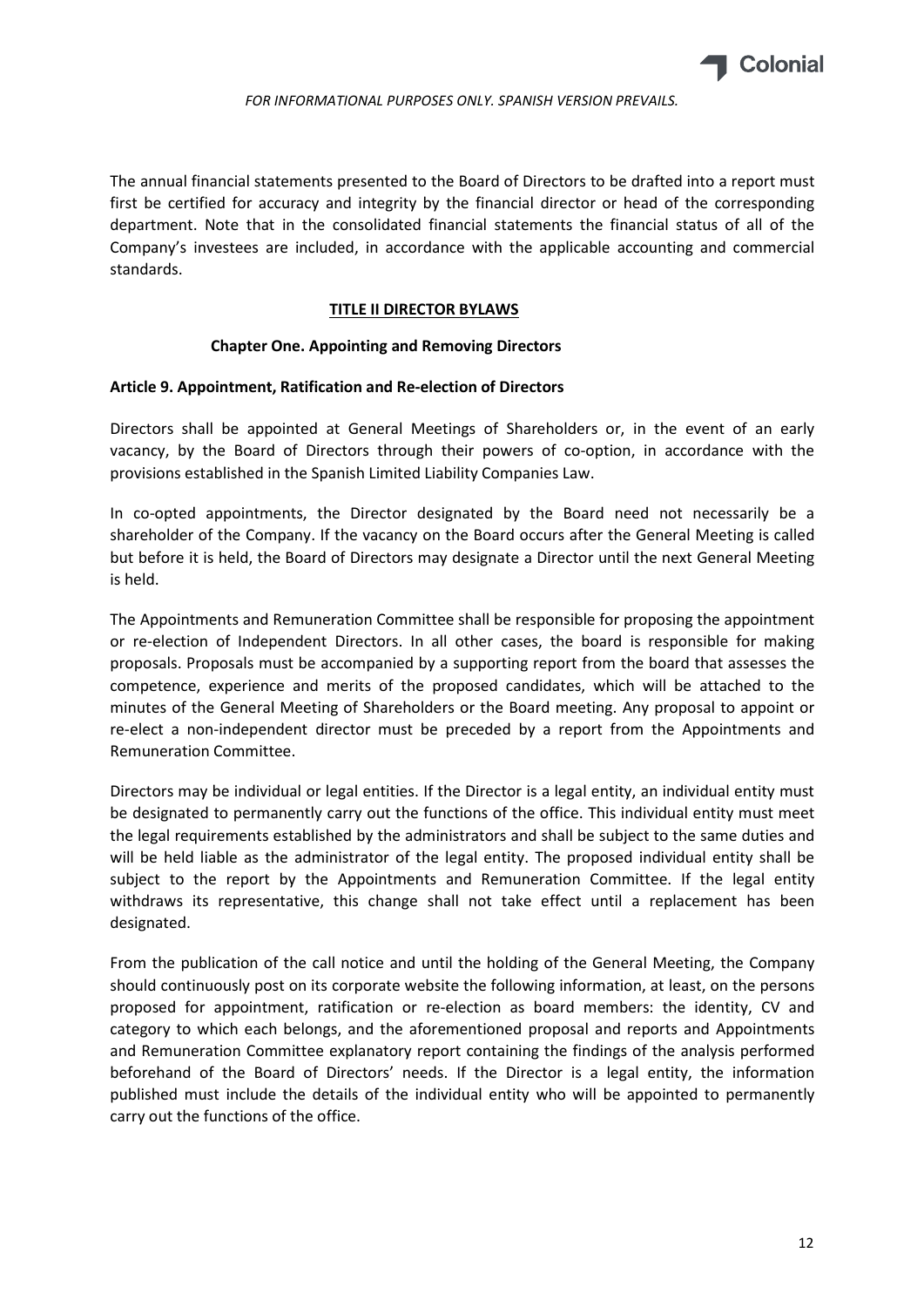

Where applicable, if the Board of Directors chooses to ignore the proposals made by the Appointments and Remuneration Committee, it must explain its decision, leaving a record of its reasons in the minutes.

The Board of Directors and the Appointments and Remuneration Committee shall ensure that the appointment of new Directors meets the requirements of the Spanish Limited Liability Companies Law, the Company Bylaws and these Rules. Those who have been proposed as Directors shall be persons who are known to be solvent, competent, experienced and have professional prestige relevant to the duties to be performed.

Additionally, the Board of Directors shall ensure that its recruitment process favors gender diversity, experience and knowledge and that no implied bias entailing any discrimination shall be used in order to facilitate the selection of female Directors.

Those who are subject to any legally established prohibitions, ineligibility or incompatibilities cannot become administrators.

There is no age limit established to be appointed as a Director, nor for the exercise of this office.

The Company shall develop orientation programs that provide new Directors with rapid and sufficient knowledge of the Company and the Group as well as of the standards of corporate governance. In addition, regardless of the knowledge required of the Directors to perform their duties, the Company will also offer Directors refresher programs when circumstances so warrant.

# Article 10. Duration of Office

Directors shall hold office for the period specified in the Company Bylaws which, in no event, shall exceed four years. Directors may be re-elected to office one or more times for periods of equal duration.

After his/her term expires, a Director's appointment shall expire once a General Meeting is held or once the time for a meeting called to approve of the accounts from the previous fiscal year has passed. Directors whose terms have expired, therefore, shall continue to carry out their functions until that moment.

The Directors recruited by co-option shall hold office until such time as the first General Meeting of Shareholders is held. However, if a vacancy occurs after a General Meeting is called but before it is held, the Board of Directors may designate a Director until the next General Meeting is held.

## Article 11. Removing Directors

The General Meeting of Shareholders may remove the Directors from office at any time even if their removal does not appear on the agenda.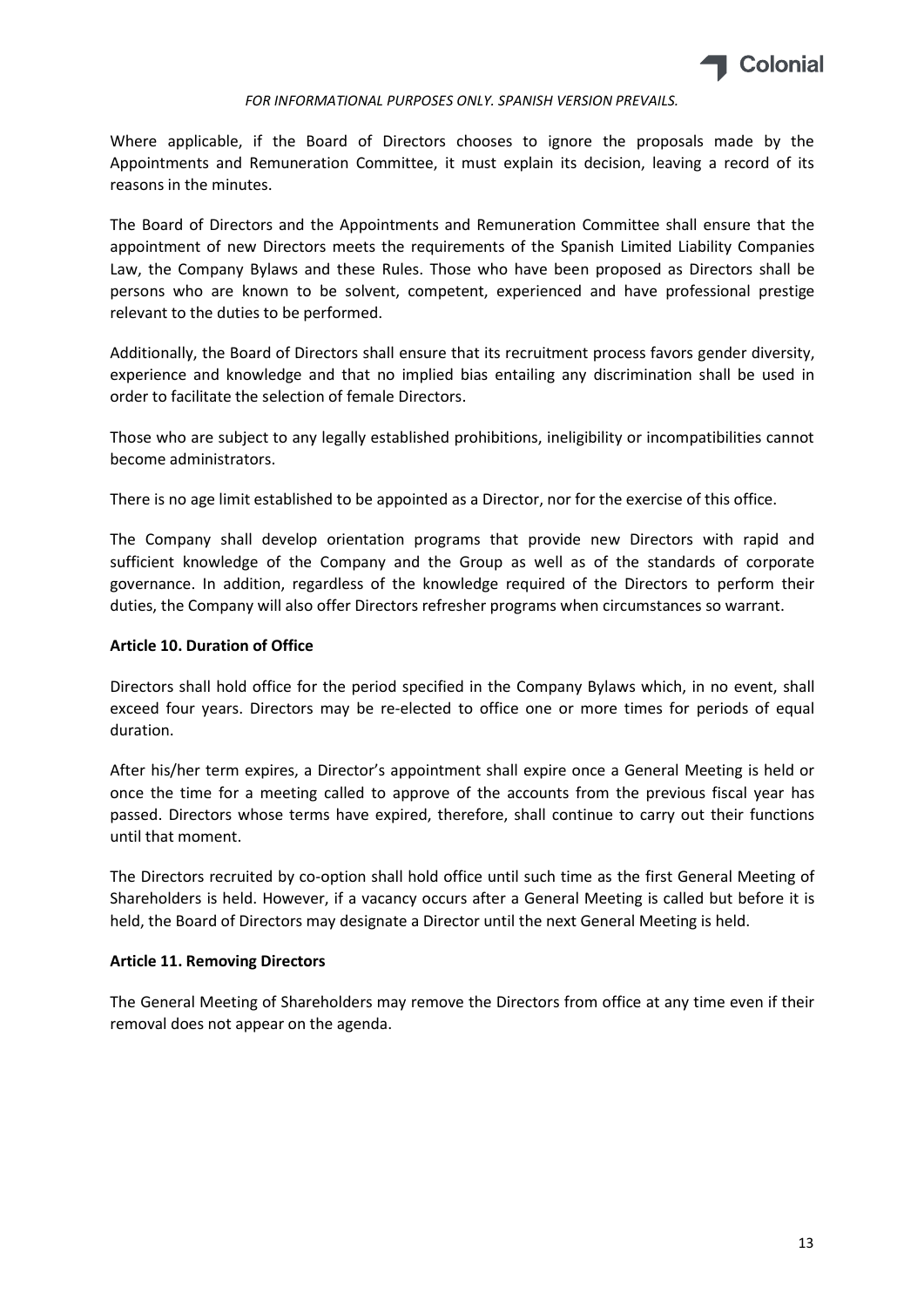

Directors must put their office at the disposition of the Board of Directors and, if recommended in the Appointments and Remuneration Committee's report, tender their resignation in the following cases:

- 1. When they become subject to any incompatibility or prohibition established by law.
- 2. When the Director is no longer in the executive position associated with his/her appointment as Director or when the reasons for which he/she was appointed no longer exist. Propietary Directors shall tender their resignations when the shareholder they represent sells off their entire shareholding in Inmobiliaria Colonial or when the number of shares held requires a reduction in the number of proprietary Directors.
- 3. In events in which, notwithstanding the foregoing paragraph, the Board of Directors considers that there are reasons that justify that the Director remain in office, taken into particular account is the impact that the new circumstances may have on the qualification of the Director.
- 4. When the Director is severely reprimanded by the Appointments and Remuneration Committee for having breached his/her duty as Director.
- 5. When their remaining as board member may adversely affect the operation of the board or jeopardise the credit or reputation of the Company for any reason.

In particular, Directors must inform the Board of any criminal cases in which they are involved, as well as of the subsequent ruling. In any event, if a Director were prosecuted or had a court order issued against him or her initiating trial proceedings for any of the offences defined in the law, the Board shall examine the case as soon as practicable and, in view of the particular circumstances, decide whether or not he or she should remain in office, providing reasonable reasons therefor in the Annual Corporate Governance Report.

The Board of Directors shall not propose the removal of any independent Director before the statutory period for which they were appointed, except where just cause is found by the Board of Directors following a report from the Appointments and Remuneration Committee. It shall be understood that there is just cause when the Director occupies a new position or takes on new duties that prevent him/her from devoting the necessary time to the performance of the duties associated with the office of Director, when the director fails to fulfill the duties inherent to his/her office or when the Director is involved in circumstances which cause him/her to lose his/her independent status in accordance with the provisions of the applicable legislation.

The removal of independent Directors may also be proposed as the result of a takeover, merger or other similar corporate operations that represent a change in the Company's capital structure when these changes are led by proportionality criteria.

The Board of Directors shall propose the removal of the remaining Directors before the statutory period for which they were appointed for exceptional and justified reasons approved by the Board itself, and after a report from the Appointments and Remuneration Committee.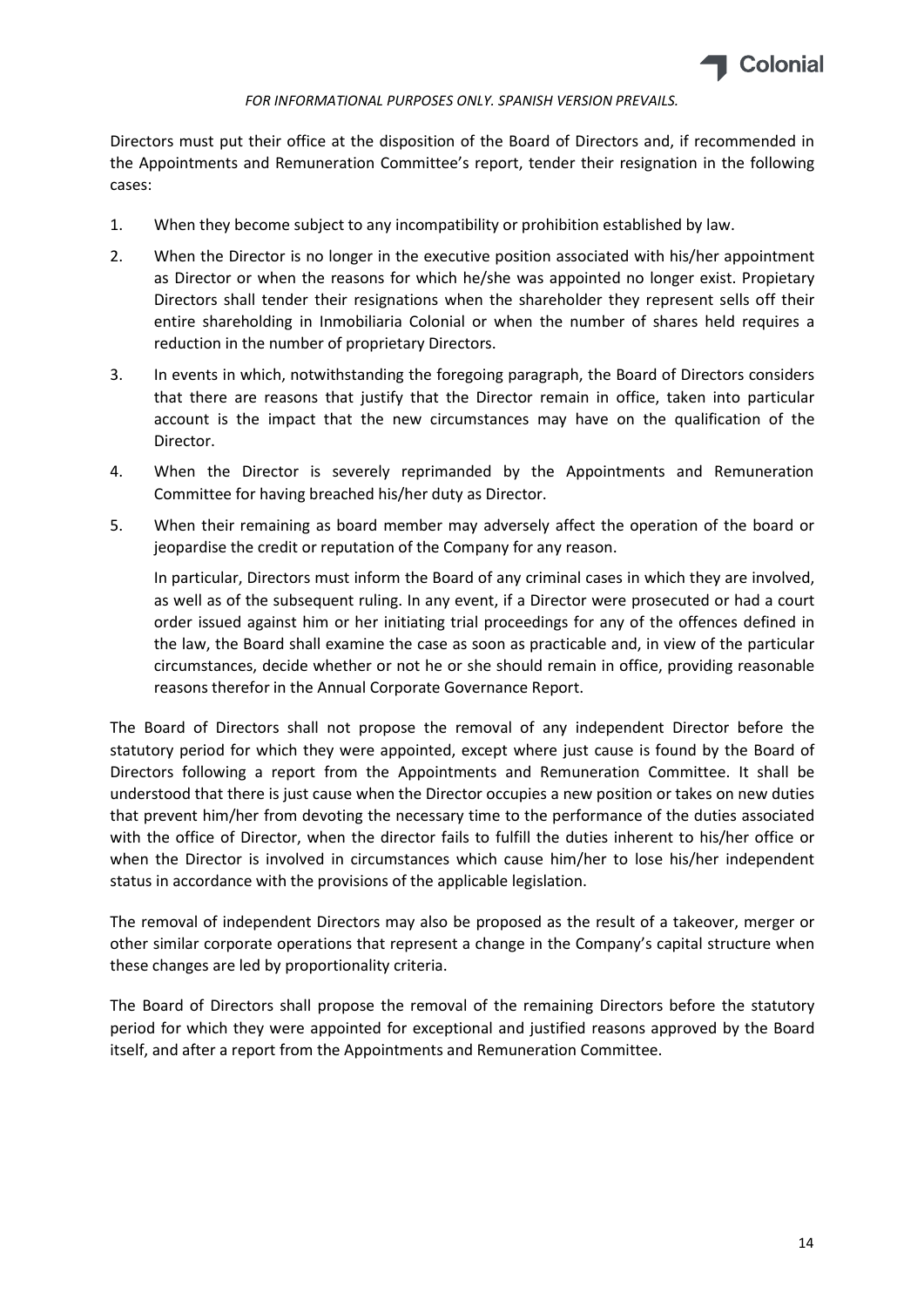

When, either by resignation or for other reasons, a Director vacates his/her position before the end of his/her mandate, the Director shall explain the reasons in a letter sent to all the members of the Board, without prejudice to this decision being reported as a regulatory announcement with the reason why the Director has resigned or been removed having to be explained in the Annual Corporate Governance Report.

# Article 12. Resolutions Regarding Directors

A Director's duty of loyalty obliges him/her to refrain from participating in the deliberations and votes on resolutions or decisions in which he/she or a related person has a direct or indirect conflict of interests, with the exception of his/her designation for or revocation from offices in the administrative body or others with similar significance.

# Chapter Two. Duties of the Director

# Article 13. General Duties

Directors shall hold office with the loyalty of a faithful representative, acting in good faith and in the best interest of the Company and respecting the principle of treating shareholders equally as well as performing their functions with unity of purpose and independent judgment.

Directors shall also perform their duties and comply with the obligations imposed by law, the Company Bylaws and other internal rules with the diligence of an orderly businessperson, taking into account the nature of the office and the functions therein. In other words, Directors must have the proper dedication and shall adopt the measures necessary to properly manage and direct the Company.

In the area of strategic business decisions, subject to corporate discretion, an orderly businessman's standard of diligence is considered fulfilled when the Director acts in good faith, without personal interests in the matter subject to a decision, with sufficient information and in accordance with the proper decision-making procedures.

Specifically, Directors must:

- 1. Be informed and properly prepared for the meetings of the Board and those of the delegated bodies to which they belong.
- 2. Personally attend Board meetings that are held and those of other bodies in which they take part, and to actively participate in the deliberations so that their criteria effectively contributes to the decision-making process. A Director's absence should be limited to the bare minimum and quantified in the Annual Corporate Governance Report. However, Directors may delegate their representation to another Director with the exception that non-executive Directors may only delegate their representation to another non-executive Director. In cases of delegation, the Directors must give specific instructions to their representatives on the direction of their vote on matters subject to debate.
- 3. Attend General Meetings.
- 4. Perform the specific tasks entrusted to them by the Board and reasonably connected with their duties as Director.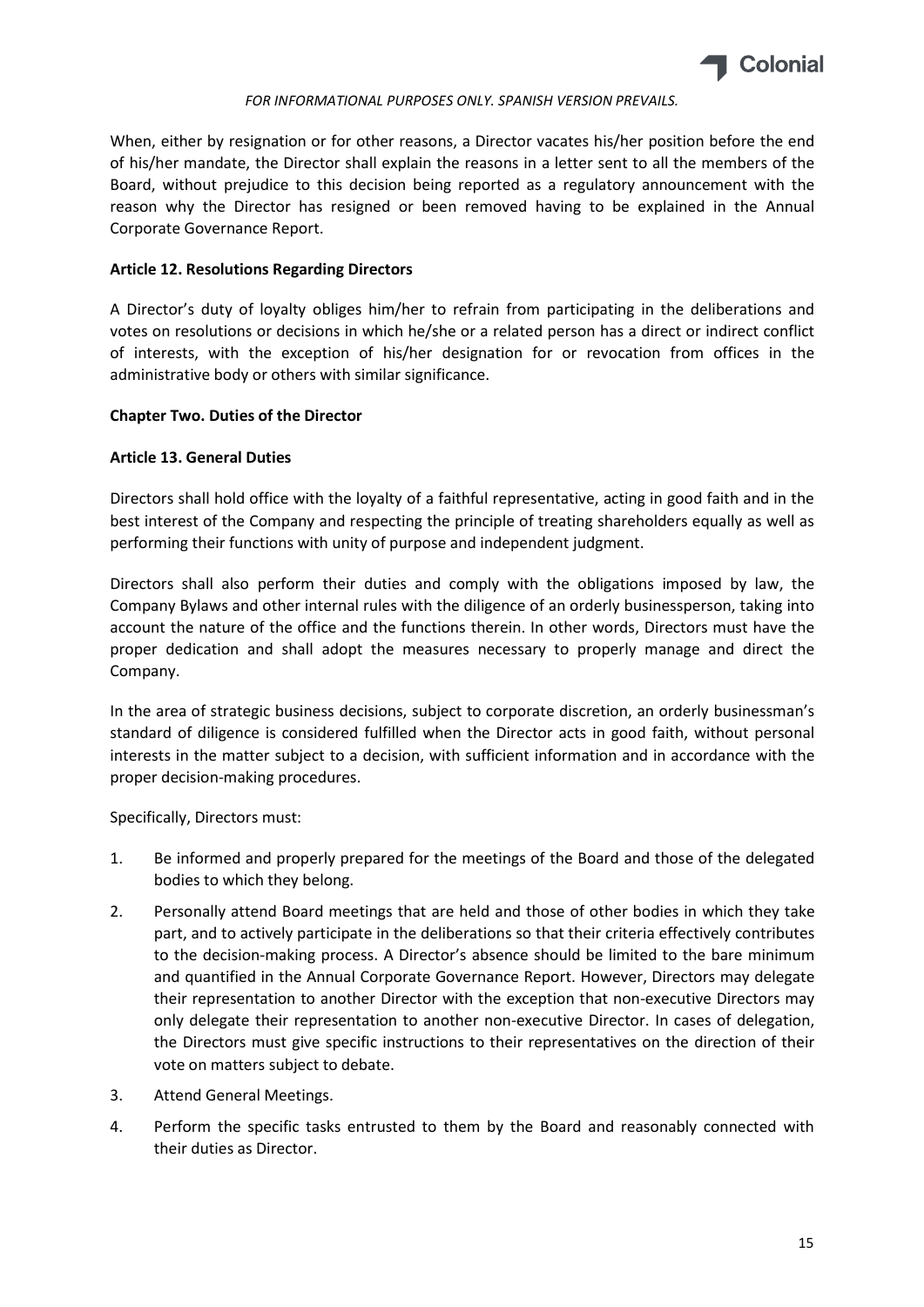

- 5. Urge those with the authority to call Board meetings to call extraordinary meetings when the interest of the Company so requires, or include the issues they deem appropriate in the agenda.
- 6. Clearly express their opposition when they feel a proposal submitted to the Board may be contrary to the Company's business interest, especially Independent Directors and other Directors not affected by a potential conflict of interests, in the case of decisions that may some way harm shareholders not represented on the Board.

Directors may not sit on more than 4 boards of other listed companies besides Inmobiliaria Colonial or other Group companies. However, the Executive Directors of the Company may not be part of more than 2 boards of directors of listed companies other than Inmobiliaria Colonial or Group companies. For these purposes, all the boards of directors that are part of the same group will be considered a single board.

Exceptionally, and for duly justified reasons, the Board of Directors may excuse the Director of this restriction.

# Article 14. Basic Bonds of the Duty of Loyalty

Because of their duty of loyalty, Directors must:

- 1. Not exercise their authority for purposes other than those for which that authority has been granted.
- 2. Keep all information, data, reports or records to which they have had access in the performance of their duties a secret, even after they no longer hold that position, except as permitted or required by law.
- 3. Refrain from participating in deliberations and votes on resolutions or decisions in which they or an associated person has a direct or indirect conflict of interests.
- 4. Perform their functions under the code of personal responsibility with freedom of criteria and judgment and independently with respect to instructions from and relationships with third parties.
- 5. Adopt the necessary measures to avoid being involved in situations in which their own personal interests or those they may share with others could come into conflict with the Company's business interests and with their duties to the Company.

# Article 15. Duty of Secrecy

Directors must keep the deliberations of the Board of Directors and the delegated bodies in which they take part a secret. In particular, Directors are obligated to keep confidential all information, data, reports and records that they have access to due to exercise of their post, and they may not reveal this information to third parties or disclose it except in cases where the law so permits or requires.

All of the documentation belonging to the Company and the Group that is accessible by the Directors is confidential and may not be revealed in any form without the approval of the Board.

This confidentiality requirement shall remain in place, even after the Director has left office.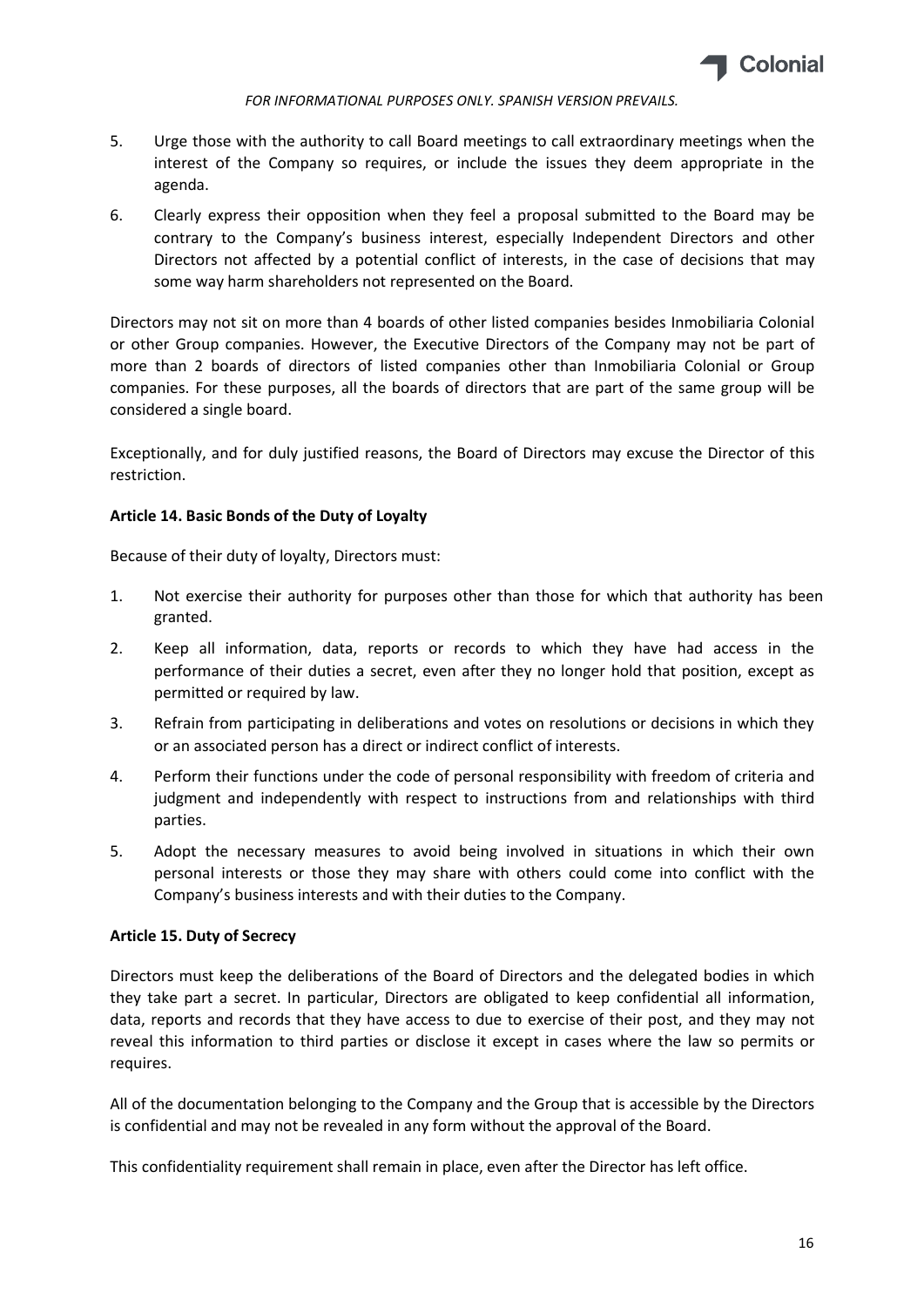

# Article 16. Duty to Avoid Conflicts of Interest and Rules on Waivers

1. The Directors shall take the necessary measures to avoid becoming involved in situations in which their own interests or those that they may share with others could come into conflict with the Company's business interests and with their duties to the Company.

This duty to avoid conflicts of interest requires Directors to refrain from:

- a) Conducting transactions with the Company, with the exception of regular operations performed under standard conditions for customers and which have little relevance, defined as those operations whose information is not necessary in order to express the true and fair view of the Company's equity, financial position and results.
- b) Using the name of the Company or invoking their status as Director to improperly influence the performance of private operations.
- c) Using corporate assets, including the Company's confidential information, for private purposes.
- d) Taking personal advantage of the Company's business opportunities.
- e) Obtaining benefits or compensations from parties other than the Company and its Group associated with the performance of their duties, except in the case of courtesy gestures.
- f) Participating in activities on their own behalf or for others which involve current or potential substantial jurisdiction conflicts with the Company or which may lead to a permanent conflict with the interests of the Company.

The previous provisions shall also apply in the event that the beneficiary of the prohibited activity is someone associated with the Director. Those persons mentioned in the Spanish Limited Liability Companies Law shall be considered related parties.

Directors must also notify the Board of any direct or indirect conflict of interest that they, or persons associated with them, may have with the Company. Any conflict of interest incurred by the Directors shall be published in the Annual Corporate Governance Report.

2. The Company may however waive the prohibitions contained in the previous section in individual cases, authorizing a Director or associated person to execute a transaction with the Company, to use certain corporate assets, to take personal advantage of a specific business opportunity, or to obtain benefits or compensation from a third party. In the event that a Director is allowed to make use of the Company's corporate assets, the financial advantage thus obtained shall be treated as indirect compensation and must be authorized by the Appointments and Remuneration Committee.

The authorisation must be approved by the shareholders at the General Meeting when its purpose is to waive the prohibition of obtaining an advantage or compensation from third parties, or when it affects a transaction whose value is greater than 10% of the Company's assets. Authorisation may be granted in other cases by the Board of Directors, provided the independence of the members granting such authorisation with regard to the exempt Director can be guaranteed. The Company must also ensure that the authorised transaction does not harm its equity and liabilities and, where applicable, ensure its performance under market conditions and the transparency of the process.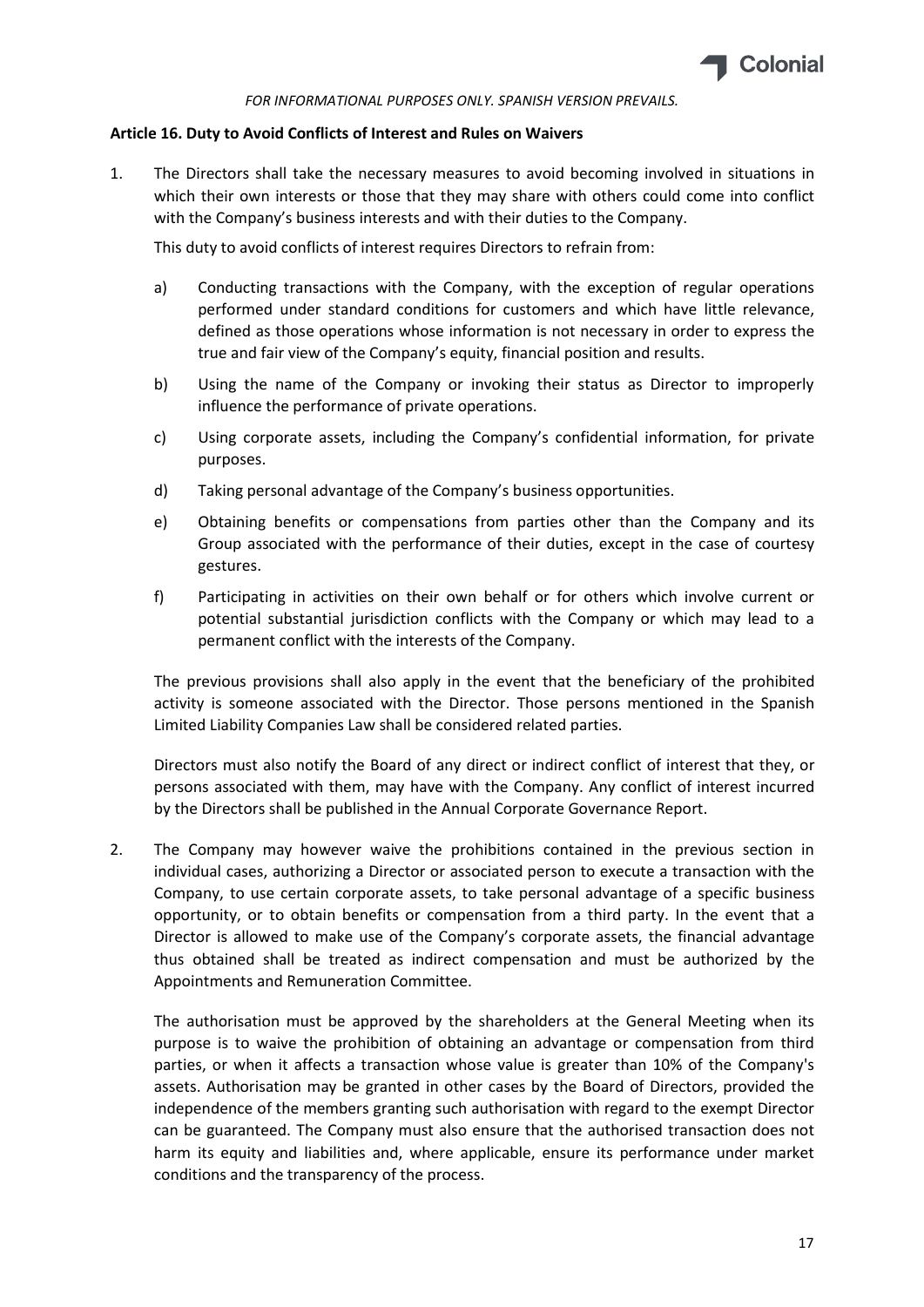

The obligation of not competing with the Company may only be waived if no damage is expected to be caused to the Company or if the Company is expected to be compensated for the profit that such director may obtain. The waiver will be granted through an express and separate resolution by the shareholders at the General Meeting.

# Article 17. Associated Operations

An express prior authorization from the Board of Directors, which may not be delegated, and after a favorable report from the Audit and Control Committee, will be required for the following situations:

- For a Director to provide professional services to Inmobiliaria Colonial Companies. The employment or any other type of relationship that executive directors have with the Company is exempt for these purposes.
- For a Director, a significant shareholder or his/her representative on the Board, or a person associated with them to sell or otherwise transfer supplies, materials, goods or rights, in general, to Inmobiliaria Colonial or other companies in its Group in exchange for any type of economic compensation.
- For the companies in the Group to transmit supplies, materials, goods or rights, in general, on behalf of a Director, a significant shareholder or his/her representative on the Board, or a person associated with them that are outside the transferor company's normal business.
- For the companies in Grupo Inmobiliaria Colonial to provide work, services or to sell materials to a Director, a significant shareholder or his/her representative on the Board, or a person associated with them as a normal part of their business but at prices below market value.
- For a Director or associated person with a direct or indirect interest to enter into any other type of business with companies in the Group.

The aforementioned approval by the board of directors will not be necessary when such transactions simultaneously meet the following three characteristics:

- 1. They are performed under contracts with standard terms and conditions and are applicable across-the-board to many customers;
- 2. They go through at market prices, generally set by the person supplying the goods or services; and
- 3. The amount of the operation does not exceed one percent (1%) of the Company's annual revenue.

In any case, any relevant transactions of any kind made by any director or major shareholder of the Company, its subsidiaries or affiliates, shall be reported in the Annual Corporate Governance Report.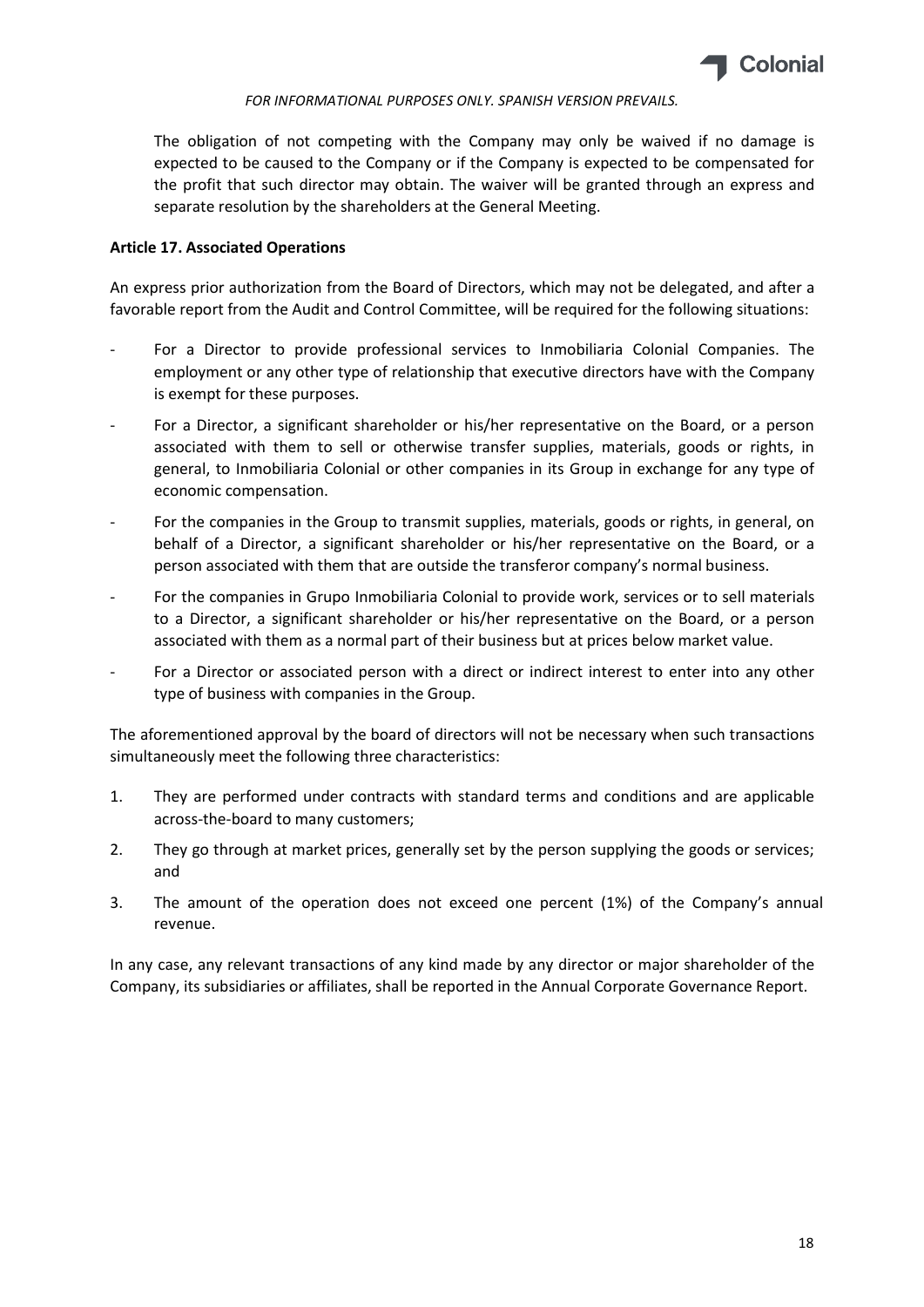

# Article 18. Directors' Duty to Report to the Board of Directors.

Notwithstanding the provisions of Article 16 of these Rules and the provisions in the Company's Internal Code of Conduct regarding the Securities Market, Directors must, before the annual financial statements are drafted and with reference to the prior fiscal year, inform the Board of Directors of:

- i. The Director's performance, on his/her own behalf or for others, in activities which are the same, similar or supplementary to the corporate purpose of Inmobiliaria Colonial.
- ii. The number of shares of Inmobiliaria Colonial which the Director owns or has owned. Likewise, The Director must also report any other shares owned, directly or indirectly, by related persons pursuant to the Capital Companies Act.
- iii. The operations which the Director, in his/her own interest, or by persons acting on his/her behalf, entered into in the prior fiscal year with Inmobiliaria Colonial or other companies in the Group that were outside of the normal business of Inmobiliaria Colonial or which were not made according to market conditions, when these operations are relevant.
- iv. Any direct or indirect conflict of interest that may arise with the Company that is subject to the Director's duty to abstain pursuant to the Capital Companies Act and these Rules. All conflicts of interest which the administrators of the Company have shall be recorded and included in the Annual Corporate Governance Report.

The Secretary and the Vice Secretary of the Board, in coordination with the Audit and Control Committee, shall be responsible for collecting the information referred to in the previous sections from the Directors.

The information referred to in paragraphs iii and iv above must be provided promptly upon the completion of each operation or transaction.

The Directors must inform the Appointments and Remuneration Committee of their other professional bonds, given that they may interfere with the Director's dedication to his/her office.

# Chapter Three. Directors' Right to Information

## Article 19. Powers of Information and Inspection

1. In the performance of their duties, Directors have the duty to demand and the right to obtain the appropriate and necessary information from the Company in order to fulfill their duties. In this respect, Directors are invested with the broadest powers to obtain information on any aspect of the Company and to examine its books, records, documents and any other records of corporate operations and to inspect all of the Company's facilities.

The exercise of this right to information must be exercised through the Chairman, the CEO or the Secretary of the Board, who shall respond to requests from Directors, providing them with information and offering them the appropriate interlocutors or measures to enable them to carry out the examinations and desired inspections.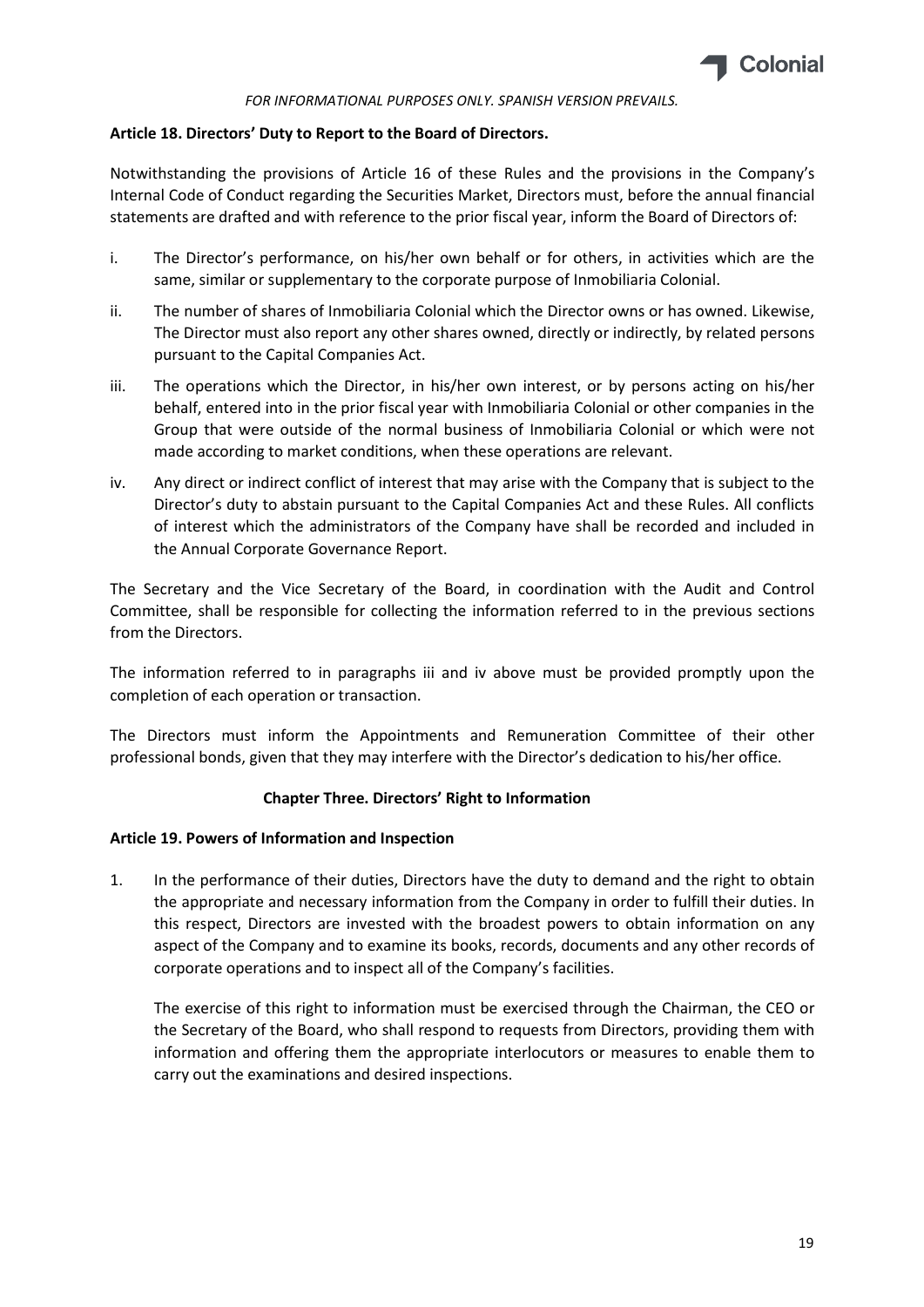

2. Unless the Board of Directors has been incorporated, or has been exceptionally called for emergency reasons, the Chairman of the Board of Directors, with the assistance of the Secretary, shall ensure that the Directors are sufficiently provided in advance with the information necessary to deliberate on and adopt agreements on the matters to be discussed. In addition, the Appointments and Remuneration Committee shall ensure that non-executive directors have sufficient time to properly perform their duties.

# Article 20. Experts' Assistance

The Company shall create the appropriate channels so that Directors can obtain the advice needed to fulfill their duties, including, if the circumstances so require, assistance from those outside the Company.

The Board of Directors may oppose the hiring of external experts for offices in the Company in the following cases in which they believe:

- 1. That it is not necessary for a non-executive Director to properly perform the duties of his/her office.
- 2. That the cost is not reasonable in view of the importance of the problem and the assets or income of the Company involved.
- 3. That the technical assistance sought may be adequately provided by experts and other employees in the Company.

# Chapter Four. Compensation of Directors

## Article 21. Compensation

1. The compensation policy for the Directors shall be approved at the General Meeting of Shareholders at least once every three years as a separate item on the agenda and shall be adjusted as appropriate to the compensation policy provided in the Company Bylaws. Any modification or replacement thereof shall require approval at the General Meeting of Shareholders pursuant to the established procedures.

All proposals regarding the compensation policy of the Board of Directors shall be justified and must be accompanied by a specific report from the Appointments and Remuneration Committee. Both documents shall be made available to shareholders on the Company's corporate website when the General Meeting is called. Shareholders may also request that these documents be given to them or delivered free of charge. The call for the General Meeting shall refer to this right.

The policy that is approved shall determine the Directors' compensation for their roles as such within the compensation system established by the Company Bylaws and shall include the maximum amount to be paid to all the administrators who meet the conditions. The Board of Directors shall determine each Director's compensation, taking into account each of their functions and responsibilities, their membership in Board Committees and other objective relevant circumstances.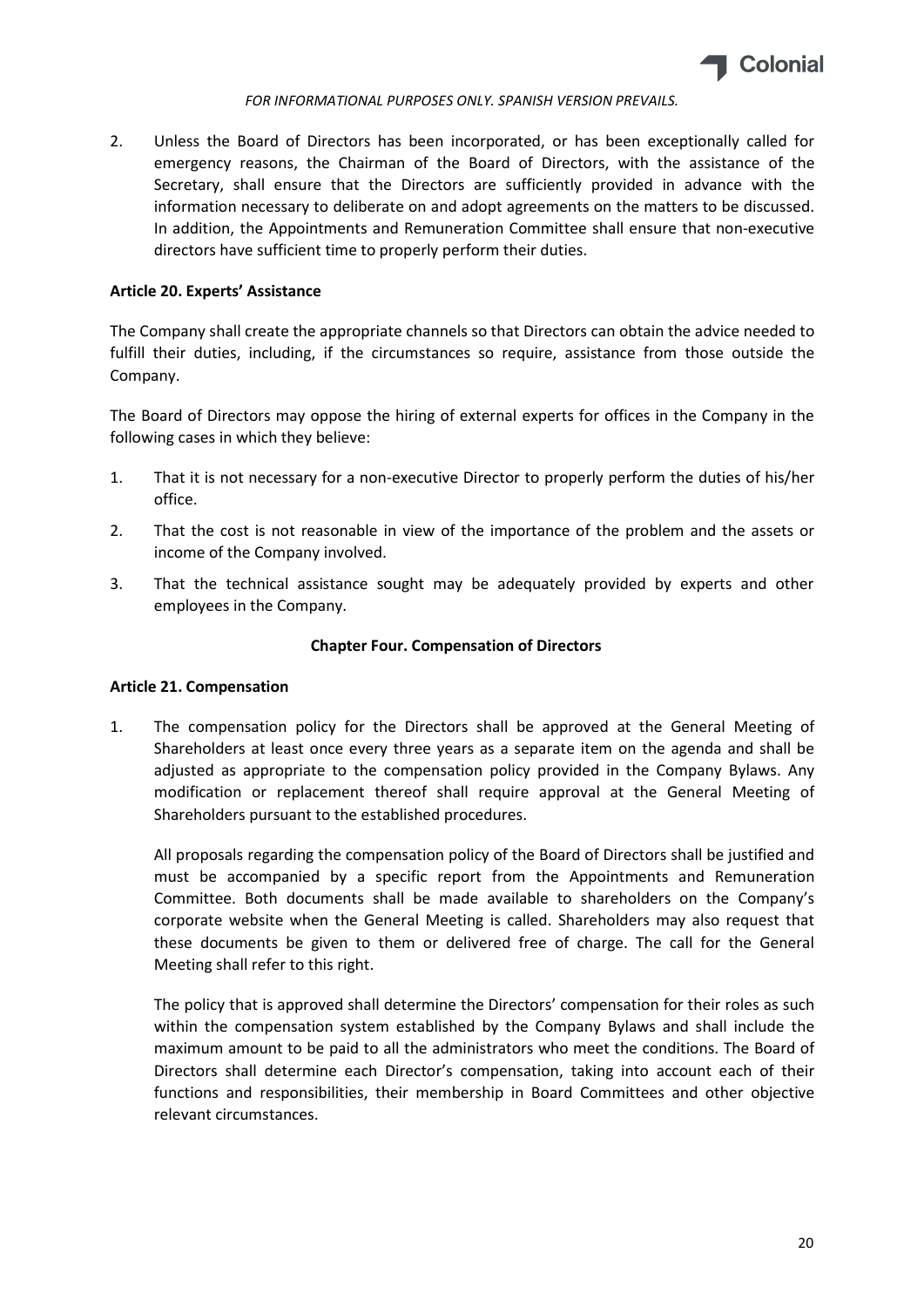

The Board of Directors will draft a compensation policy proposal which shall take into account the following criteria:

- a) The compensation of the Directors is what is necessary to attract and retain Directors with a desirable profile, to compensate them for the dedication, qualifications and responsibility that the position entails, and to ensure that to the amount does not interfere with the independence of Non-Executive Directors' decisions;
- b) Executive Directors are restricted to variable compensation linked to the performance of the company and to their personal performance, as is the compensation in the form of shares, stock options or rights to shares or instruments that are referenced to the value of the stock and long-term savings systems such as pension plans, retirement schemes or other social security systems. Presenting shares may be considered compensation for non-executive Directors when they conditioned to hold them until their tenure as director ends. This shall not apply to the shares that the Director needs to transfer, where applicable, to pay the costs related to their acquisition; and
- c) In the event of variable compensation, technical limits shall be set to ensure that such compensation reflects the professional performance of its beneficiaries and not simply the general progress of the markets or of the Company's business sector or other similar circumstances.

The compensation policy proposed by the Board must also decide, in any case, and whenever they arise, on the following aspects:

- a) The amount of fixed components, itemizing, where applicable, the fees for participating on the Board and its Committees and an estimate of the fixed annual compensation arising thereof;
- b) The variable compensation components, including, in particular, the categories of Director to which they apply, and an explanation on the relative importance of the variable items with regard to the fixed items, the criteria for the evaluation of results which form the basis for any compensation in shares, stock options or any variable component, the fundamental parameters and rationale for any bonus system or any other non-cash profits, and an estimation of the total amount of the variable compensation to which the proposed compensation plan is responsible based on the degree of compliance with the hypotheses or objectives that are used as a reference;
- c) The principal characteristics of social security systems (supplementary pensions, life insurance policies and similar systems) with an estimate of their amount or equivalent annual cost; and
- d) The conditions that must apply to the contracts of those performing the duties of senior officers, such as Executive Directors, including the conditions related to duration and notification periods and other clauses relating to hiring bonuses, as well as indemnities or golden parachutes for early termination of employment between the Company and the Executive Director.

The compensation system shall be in line with the importance of the Company, its economic situation and the market standards of comparable companies.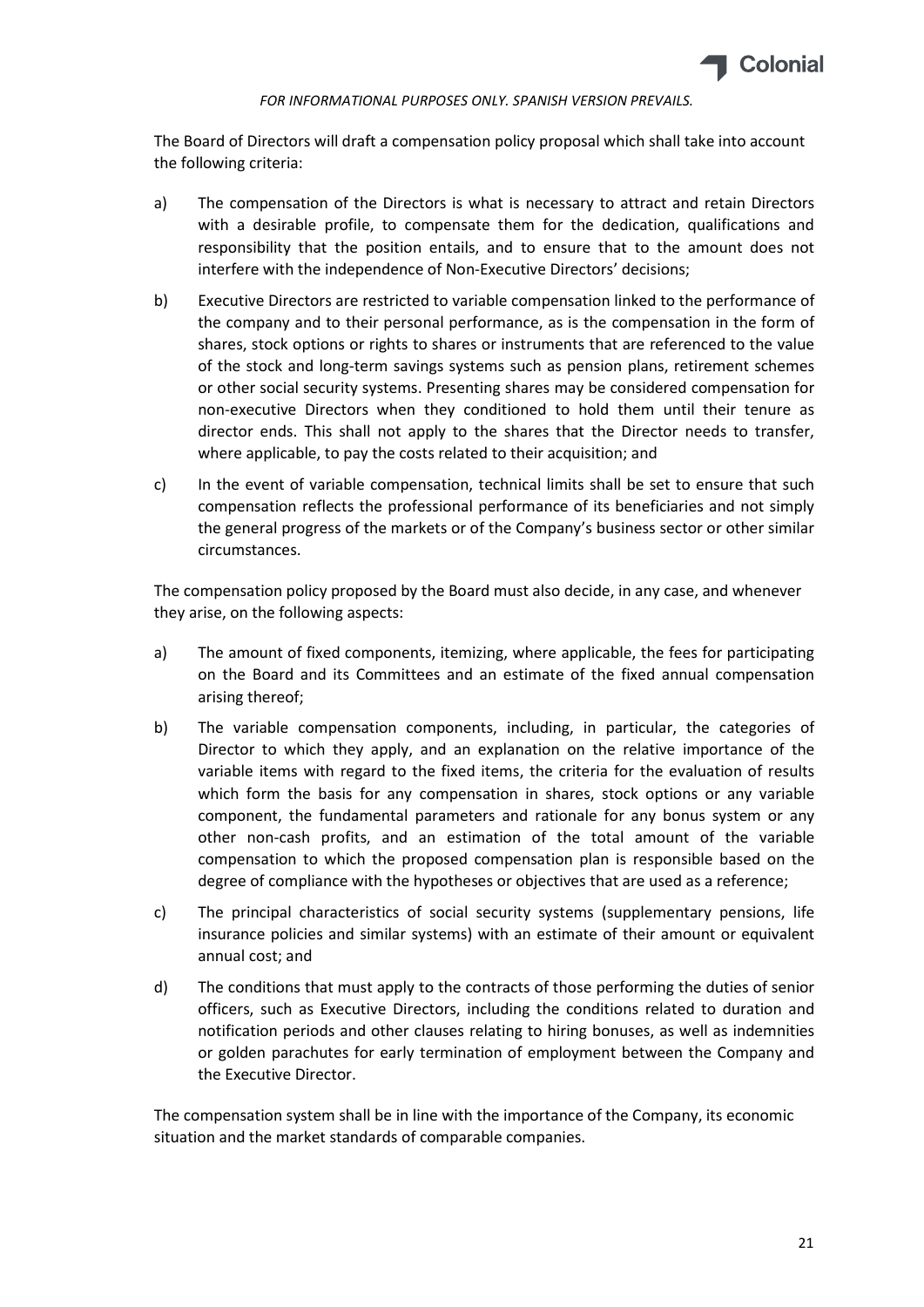

It shall also aim to promote the profitability and long-term sustainability of the Company, avoiding excessive risk and rewarding negative results.

- 2. Compensating Directors for the performance of their executive functions shall conform to the Director's compensation policy, which necessarily must consider the amount of any fixed annual compensation and any changes over the period to which the policy refers, the different parameters for establishing variable components and the main terms and conditions of their contracts including, in particular, their duration, compensation for premature termination or for the end of employment as well as exclusivity, non-compete and permanence agreements, and loyalty programs.
- 3. When a member of the Board of Directors is appointed as the CEO or when he/she is given executive functions under another title, a contract between this member and the Company must be entered into which must be approved by the Board of Directors with the favorable vote of two-thirds of its members. The Director affected shall refrain from participating in deliberations and from taking part in the vote. The approved contract shall be incorporated as an annex to the minutes of the meeting. The contract must list all items for which compensation can be received, including, where applicable, any compensation for premature termination of executive functions and the amounts payable by the company with regards to insurance policies or contributions to savings systems. Directors shall not receive any compensation for performing executive functions whose amounts or concepts are not listed in their contracts. The contract shall comply with the compensation policy approved at the General Meeting.

The Board of Directors shall establish the compensation of the Directors for the performance of executive functions and according to the terms and conditions of their contracts with the Company pursuant to the compensation policy approved at the General Meeting.

Any compensation received by the directors in the exercise or termination of their office and for carrying out their executive functions shall be pursuant to the current compensation policy of Directors, except for that compensation which is expressly approved at the General Meeting.

4. The Board shall prepare an annual report on the compensation of the Directors, which shall include complete, clear and understandable information on the compensation policy of Directors applicable to the current year. It will also include an overall summary on the implementation of the compensation policy in the previous fiscal year, as well as details of individual compensation paid for all items for each of the Directors that year. The report will be disclosed and put to a vote as a separate advisory item on the agenda at the Annual General Meeting.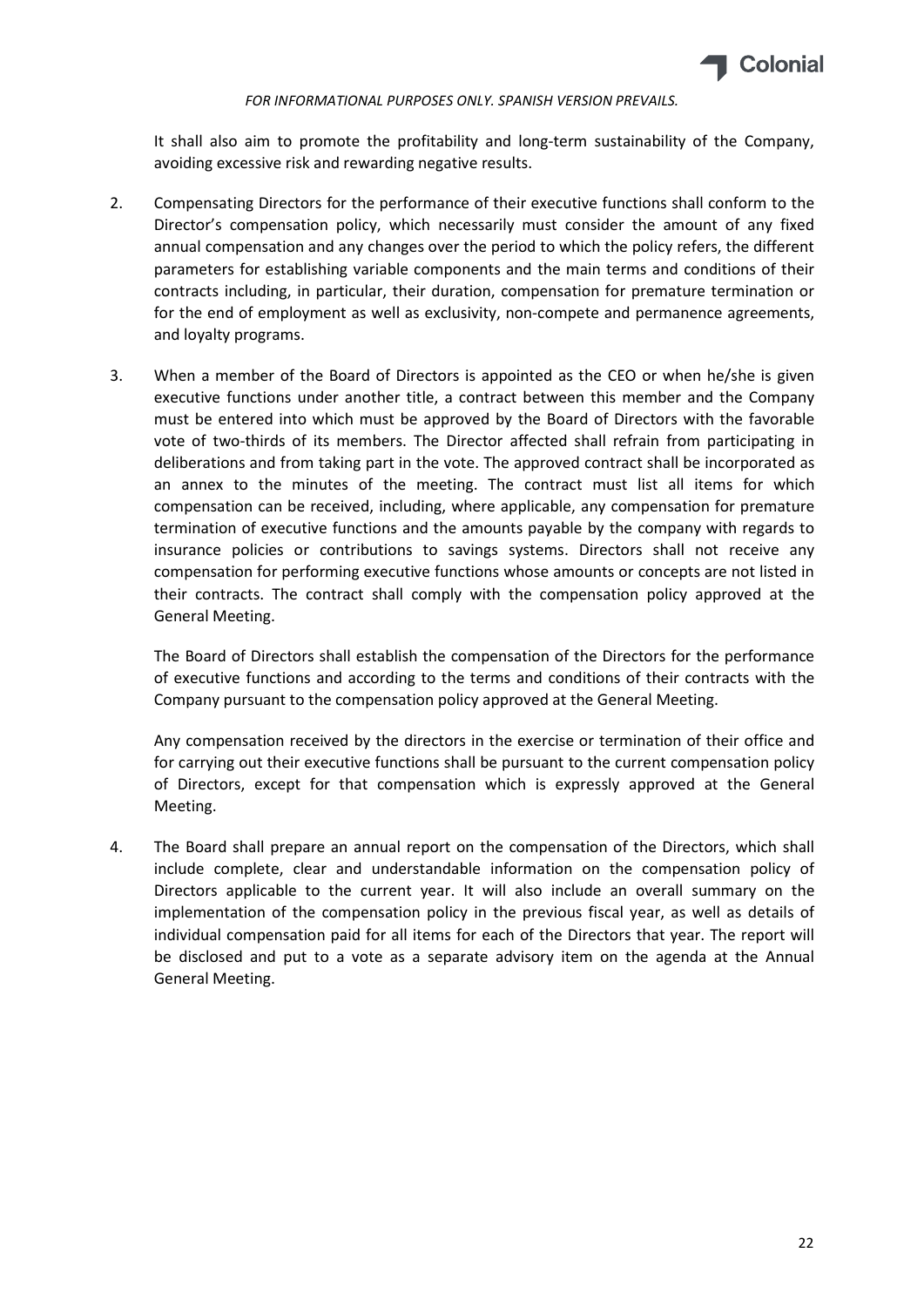

The Annual Report on compensation of the Directors will be disclosed as a "regulatory announcement" by the Company at the same time that the Annual Corporate Governance Report released. Both documents shall be made available to shareholders on the Company's corporate website when the General Meeting to which they are subject is called.

Should the Annual Report on the compensation of the Directors be rejected in the advisory vote of the General Meeting, the applicable compensation policy for the following year shall be subject to approval at the Annual General Meeting prior to its application, even though the three years mentioned earlier have not passed. Except when the compensation policy has been approved at the same Annual General Meeting.

# Article 22. Compensation Transparency

In addition to the Annual Report on Director compensation, the records shall show, in detail, each director's compensation for that fiscal year, including in particular:

- 1. The breakdown of each Director's compensation which shall include attendance allowances and other types of fixed compensation as a Director, additional compensation for being the Chairman or for the members of any Board committee, profit sharing and bonuses, as well as the reasons why this compensation was granted, the contributions made on the Directors' behalf to pension plans with defined contributions and the increase in Directors' vested rights, when these contributions are made to defined benefit plans. Similarly, any compensation agreed to or paid upon termination of the Directors' duties shall include the compensation they for being Directors of other companies in the Group and compensation for performing the senior officer duties of executive directors. This information shall also include all other concepts not listed above, whatever their nature or the company within the Group paying it, especially if it is considered a related-party transaction or if omitting it would distort the true picture of the Director's total compensation;
- 2. The breakdown of the presentation to Directors of shares, stock options or any other instrument linked to the value of the stock, detailing the number of shares or options presented in the year and the conditions for their use, the number of options exercised during the year including the number of shares affected and the exercise price, the number of options that are still pending at the end of the year, indicating their price, date and other requirements of use and any change during the year to the conditions on the use of the options that have already been granted; and
- 3. Information on the connection between the compensation received by the executive Directors and the Company's results or other performance standards during the previous fiscal year.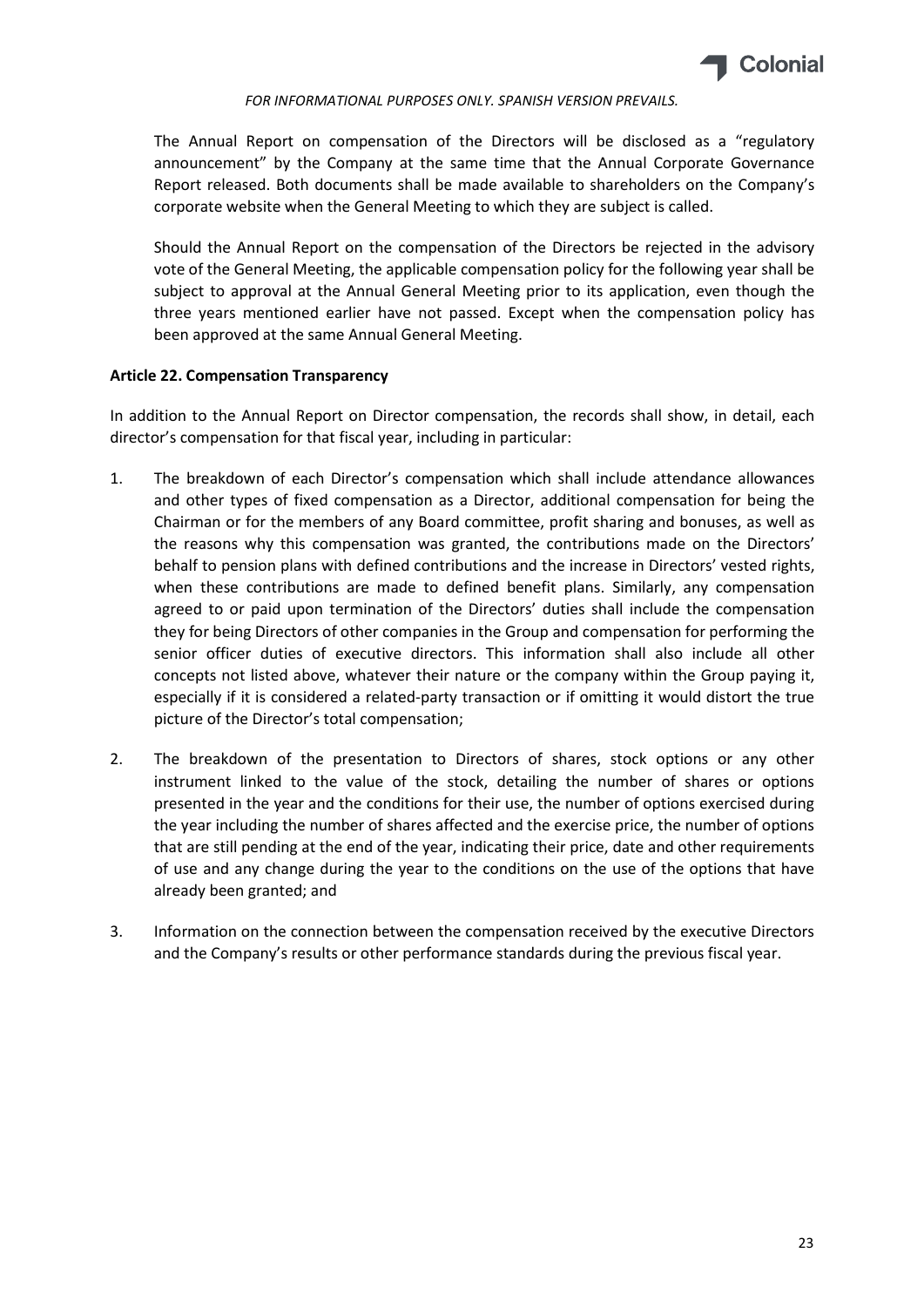

#### TITLE III STRUCTURE AND FUNCTIONING OF THE BOARD

#### Chapter One. Structure of the Board

#### Article 23. Offices and Committees of the Board

- 1. The Board of Directors, after the Appointments and Remuneration Committee has issued its report, shall appoint from among its members (i) one Chairman and, where applicable, one or more Vice Presidents; and (ii) one Secretary and, where applicable, a Vice Secretary.
- 2. The Board of Directors may create specialized committees within the Board, determine their structure, designate their members and describing the functions that each of them must assume.

The Board of Directors must constitute an Audit and Control Committee and an Appointments and Remuneration Committee, whose structure and minimum functions are listed in the Spanish Limited Liability Companies Law and the Company Bylaws.

The minutes of the Committees will be made available to all members of the Board of Directors.

## Article 24. The Chairman of the Board

The Board of Directors, after the Appointments and Remuneration Committee has issued its report, shall appoint a Chairman from among its members.

The Chairman is the head of the effective functioning of the Board of Directors, and shall promote the independence and effective functioning of the various Board Committees.

The Chairman of the Board of Directors shall be elected from among its members by the favorable vote of the absolute majority of the Directors present or represented at the meeting. However, if the Chairman has executive functions, it will require the favorable vote of two thirds of the members of the Board of Directors.

In addition to the powers granted by law and the bylaws or these Regulations, the Chairman shall have the following functions:

- To convene and preside over Board of Directors meetings, to set the agenda for meetings and to direct the discussion and debate. In the case of a tie, the Chairman's vote shall break the tie.
- To chair the General Meetings of the Company and lead the deliberations and votes pursuant to the Law, the bylaws and the Regulations concerning General Meetings.
- Ensuring that the Directors receive sufficient information in advance to be able to discuss the items on the agenda.
- Stimulating debate and the active participation of the Directors at Board meetings.
- To submit proposals to the Board that the Chairman deems appropriate for the Company to run smoothly and, in particular, proposals regarding how the Board and other corporate bodies function.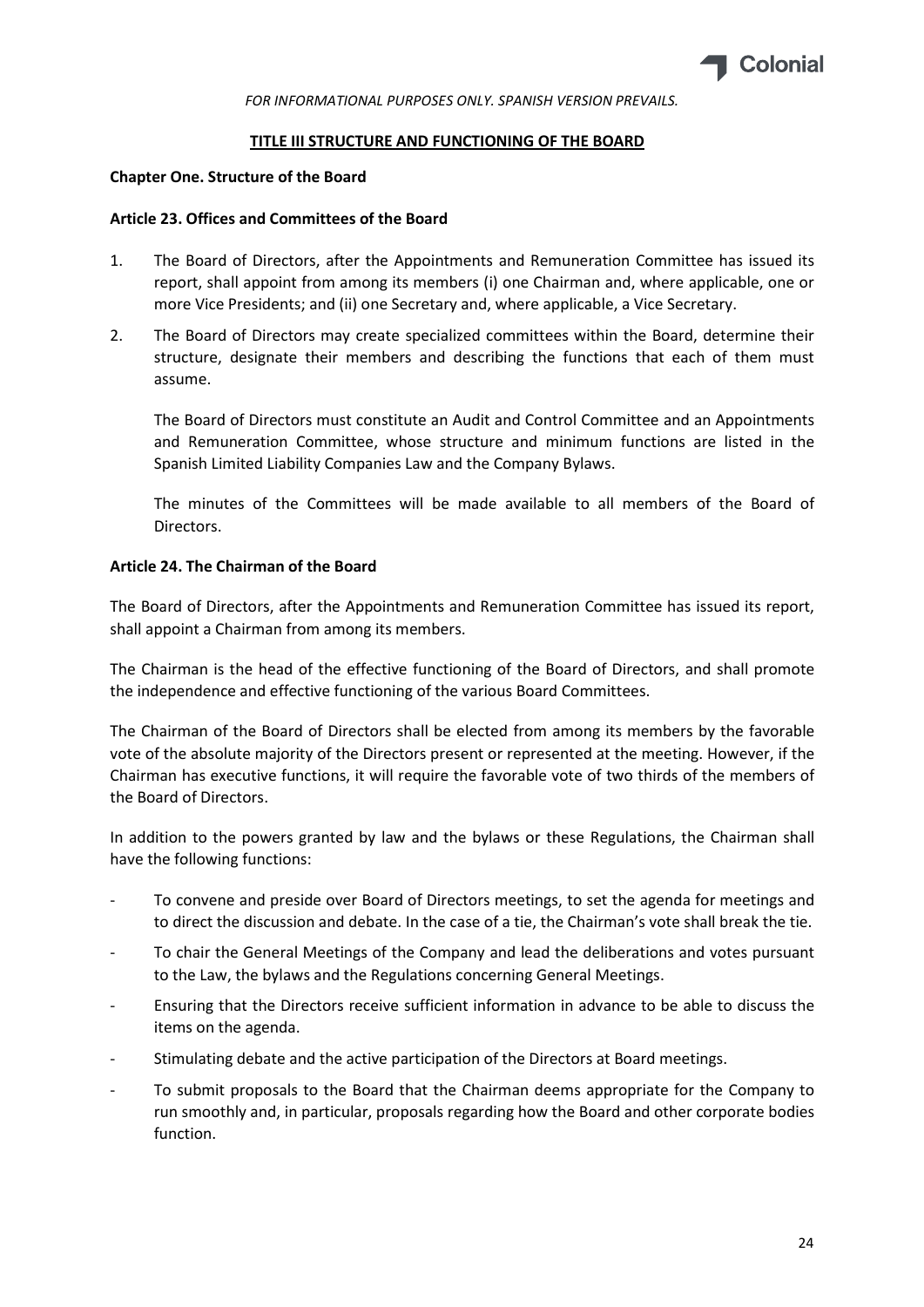

- To prepare and submit to the Board of Directors a program with dates and issues to be addressed.
- To manage the Board and the effectiveness of its operations regarding the oversight and direction of the Company as well as the bodies responsible for managing it.
- Organising and coordinating regular reviews of the Board, as well as, where applicable, the chief executive officer of the Company.
- Ensuring that sufficient time for discussion is given to strategic matters.
- Deciding and reviewing refresher programs for each Director, when circumstances require.
- Ensuring compliance with the resolutions, decisions, guidelines and criteria established at the General Meeting of Shareholders and by the Board of Directors, within the scope of their respective powers.

In the Chairman's absence, his/her duties shall be performed by the Vice President and, in the event that there are several Vice Presidents, the Vice President according to their numerical order. In the absence of the Chairman and the Vice President, the Chairman's duties shall be performed by the coordinating Director, if any, and, failing that, by the oldest Director that is present at the meeting.

# Article 25. The Coordinating Director

- 1. If the Chairman has executive Director status, the Board of Directors, with the abstention of the executive Directors and after the Appointments and Remuneration Committee has issued its report, shall appoint a coordinating director from among the independent Directors.
- 2. The coordinating Director shall be authorized to:
	- Request that the Board of Directors be convened;
	- Request the inclusion of new items on the agenda of an already convened Board meeting;
	- Coordinate and assemble the non-executive Directors:
	- Voicing the concerns of the non-executive Directors;
	- Direct, where applicable, the periodic review of the Chairman of the Board of Directors;
	- Chair the Board of Directors in the absence of the Chairman and Vice Presidents, where applicable;
	- Maintain contact with investors and shareholders to ascertain their views in order to form an opinion about their concerns, particularly with respect to the corporate governance of the Company, and coordinate the Chairman's plan of succession; and
	- Other functions that the Board of Directors agrees to attribute to the coordinating Director to better perform his/her duties.
- 3. The coordinating Director shall be appointed indefinitely, as long as he/she maintains his/her status as independent Director.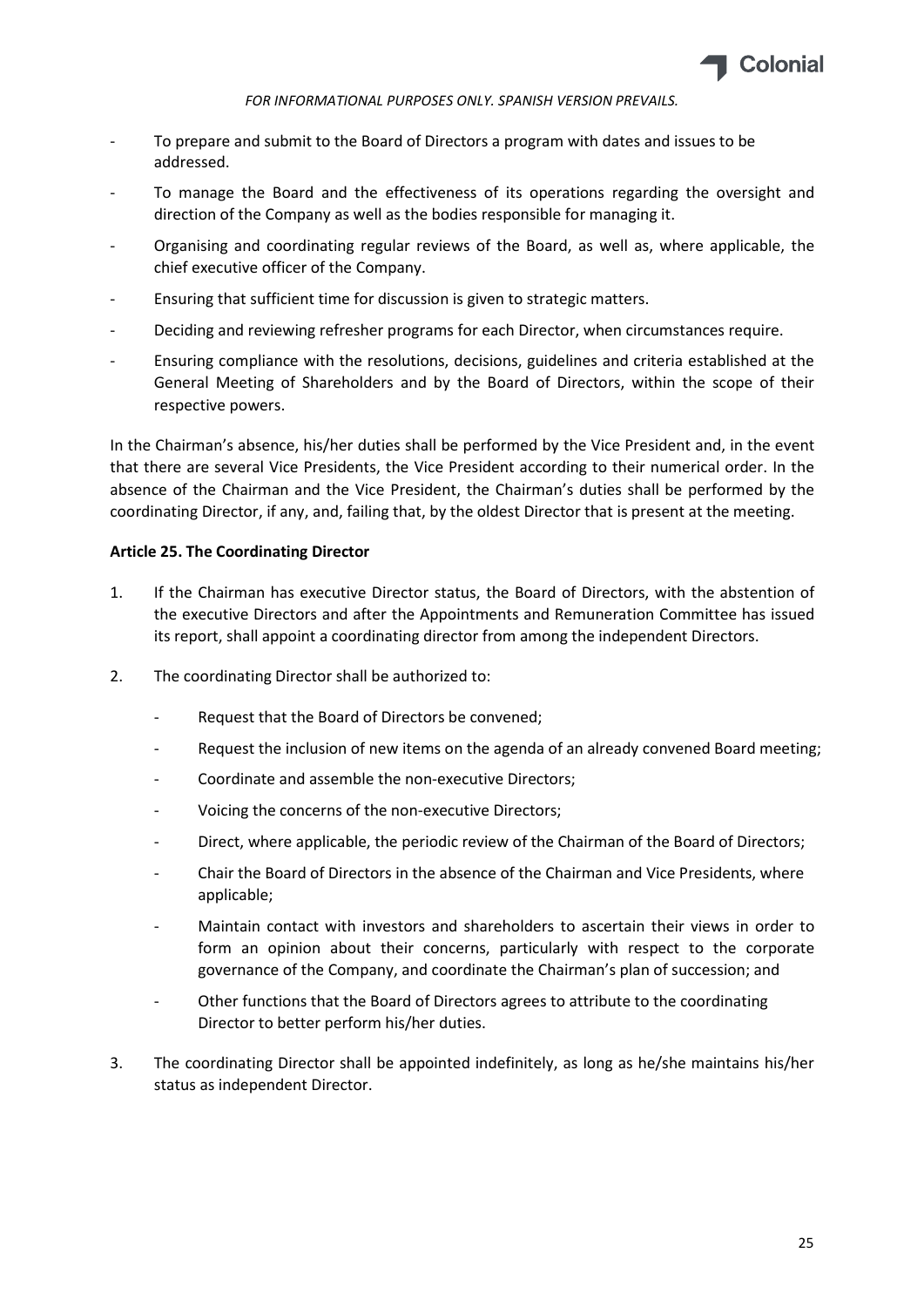

- 4. The office of coordinating Director is compatible with the status of Chairman or member of any of the committees of the Board of Directors.
- 5. The coordinating Director shall receive compensation for the performance of their duties from the Board of Directors, pursuant to the compensation policy approved at the General Meeting.

# Article 26. The Vice President of the Board

The Board of Directors, after the Appointments and Remuneration Committee has issued its report, may appoint from among its members one or more Vice Presidents. If several Vice Presidents are appointed, they shall be numbered consecutively.

In the Chairman's absence, his/her duties shall be performed by the Vice President and, in the event that there are several Vice Presidents, the Vice President according to their numerical order. In the absence of both the Chairman and the Vice Presidents, where applicable, the oldest Director present at the meeting shall perform the Chairman's duties.

# Article 27. The Secretary of the Board

The Board of Directors, after the Appointments and Remuneration Committee has issued its report, shall appoint a Secretary. The same procedure shall be followed for their removal.

The office of Secretary to the Board of Directors does not have to be filled by someone with Director status.

In addition to the functions assigned according to law and the bylaws or these Regulations, the Secretary shall perform the following duties:

- Storing the documentation on the Board of Directors, either directly or through the Vice Secretary of the Board. The documentation must be stored at the Company's registered office.
- Recording the minutes of the sessions in the minutes ledger and attesting to its contents and the resolutions adopted.
- Ensuring that the actions of the Board of Directors comply with the applicable regulations and are in accordance with the Company Bylaws and other internal regulations. The Secretary of the Board shall also ensure that the Board of Directors is aware of recommendations on good governance that apply to the Company and that are part of the Code of Good Governance for listed companies.
- Assisting the Chairman so that the Directors receive the relevant information for them to perform their duties with sufficient time and in the proper format.
- Assisting the Chairman in the fulfillment of his/her duties.

The Secretary, even if not a Director, must also comply with the provisions of Article 15 of these Regulations.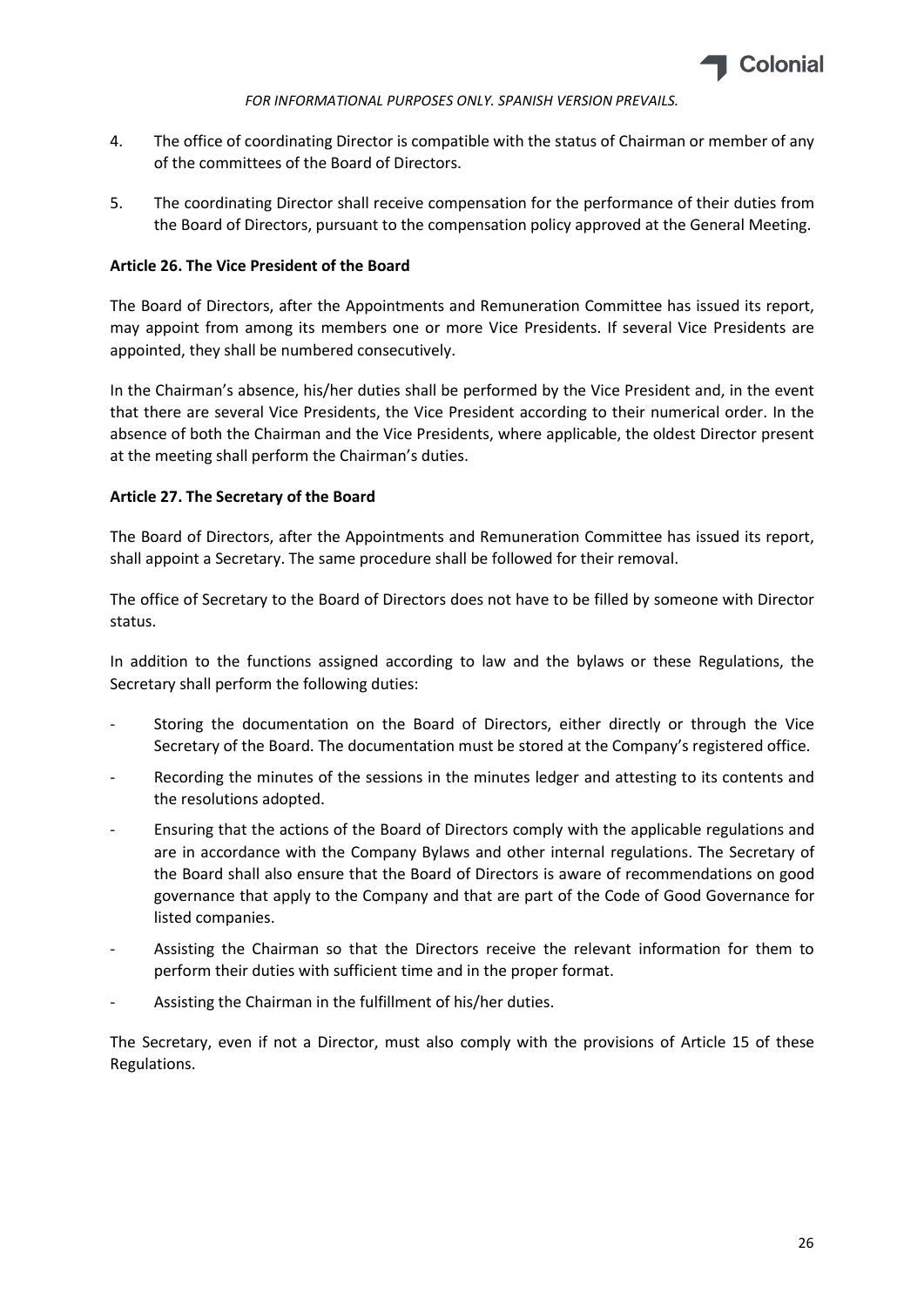

# Article 28. The Vice Secretary of the Board

The Board of Directors, after the Appointments and Remuneration Committee has issued its report, may appoint a Vice Secretary. The same procedure shall be followed for their removal.

The Vice Secretary shall assist the Secretary to the Board of Directors and/or substitute him/her in the performance of his/her duties if the Secretary is absent. The office of Vice Secretary to the Board of Directors does not have to be filled by someone with Director status.

The Vice Secretary may attend Board of Directors meetings in the absence of the Secretary or when so requested by the Chairman of the Board. Similarly, at the request of the Secretary, the Vice Secretary may attend Board meetings to assist the Secretary in taking the minutes of the meeting.

# Article 29. The CEO

The Board of Directors may permanently delegate some or all of its powers except those which cannot be delegated, to one or more CEOs.

The CEO shall be responsible for the effective management of the Company's business operations and, therefore, shall be responsible for adopting and establishing those decisions and plans that are not reserved for the Board and its delegated bodies.

The CEO shall draft and present appropriate proposals to the Board concerning the Company's guidelines and strategies.

The CEO shall act, in any case, in accordance with the plans and guidelines approved by the Board of Directors.

The permanent delegation of any of the Board of Directors' powers to one or more CEOs and the appointment of these CEOs requires the favorable vote of two thirds of the members of the Board of Directors to be valid but will not take effect until registered with the Commercial Registry.

There must be a signed contract between the CEO and the Company that must first be approved by the Board with the favorable vote of two thirds of its members. The Director affected shall refrain from participating in deliberations and from taking part in the vote. The approved contract shall be incorporated as an annex to the minutes of the meeting.

## Chapter Two. The Committees of the Board

## Article 30. The Executive Committee

The Board of Directors may create an Executive Committee and permanently delegate all or part of its powers to it, except those which cannot be delegated.

The Executive Committee shall consist of a minimum of three and a maximum of eight members who must be Directors and its Chairman and Secretary will be chosen from the Board of Directors.

The Executive Committee may appoint from among its members a Vice President who shall act as Chairman in the event of absence.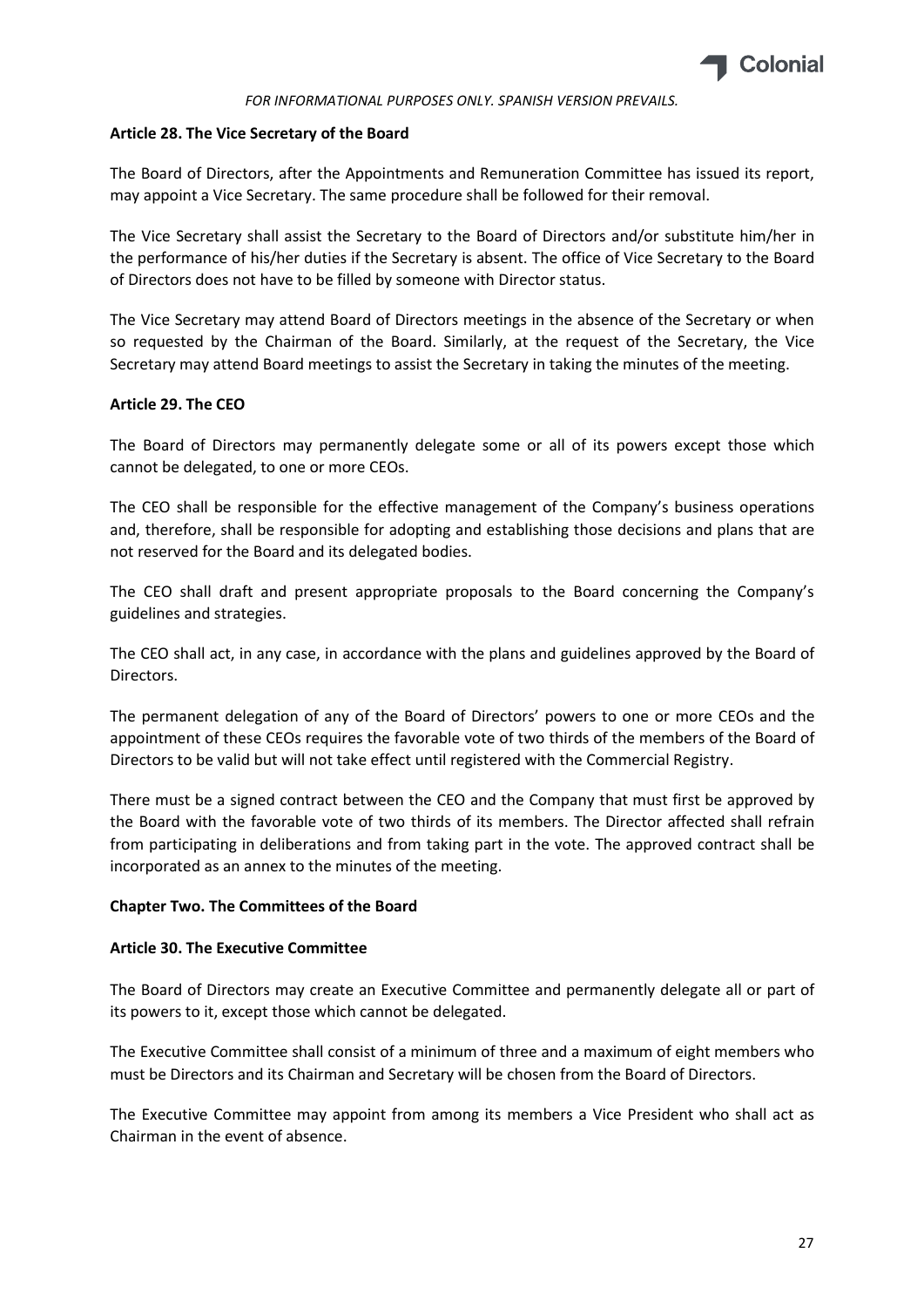

The Board of Directors shall appoint the members of the Executive Committee, ensuring that its structure regarding the different categories of Directors is similar to that of the Board itself. The appointment of the Directors who constitute the Executive Committee shall require a favorable vote of two thirds of the members of the Board to be valid and shall not take effect until registered in the Commercial Registry.

The members of the Executive Committee shall leave office when they no longer have Director status or when so agreed upon by the Board.

The Executive Committee will be called by its Chairman on his own initiative or when requested by two of its members. The call must be made by letter, telegram, e-mail or fax addressed to each of its members at least 48 hours in advance of the date of the meeting; however, it may be called with immediate effect for reasons of urgency.

The meetings shall be held at the Company's registered office or at any location designated by the Chairman and indicated in the notice.

The Executive Committee shall be validly convened where the majority of its members, present or represented, attend the meeting.

The resolutions shall be adopted by the absolute majority of the members of the Committee. In the event of a conflict of interest, the Director affected shall refrain from participating in the transaction to which the conflict refers. The votes of Directors affected by the conflict of interest and who must abstain shall be deducted for purposes of calculating the majority of votes necessary.

In the event of a tie, the matter shall be submitted to the Board of Directors for which the members of the Executive Committee shall request that the Board be convened pursuant to Article 29 of the Company Bylaws, unless the Board is set to meet within thirty (30) calendar days, in which case the Committee shall request that the Chairman of the Board include the meeting items which ended in a tie to be included in the agenda.

The Executive Committee, through its Chairman, shall inform the Board of the matters discussed and the decisions adopted by the Committee, and all members of the Board must receive a copy of the minutes of the sessions of the Executive Committee.

# Article 31. The Committees of the Board

The Board of Directors shall create an Audit and Control Committee and an Appointments and Remuneration Committee.

The essential function of the Audit and Control Committee and the Appointments and Remuneration Committee shall be to support the Board of Directors in the supervision and direction of the management of the Company. The members of these committees shall be appointed by the Board of Directors to which they shall respond in the performance of their functions.

Notwithstanding the above, the Board of Directors may create specialized committees, determining their structure, designating their members and establishing the functions that each one of them is to have.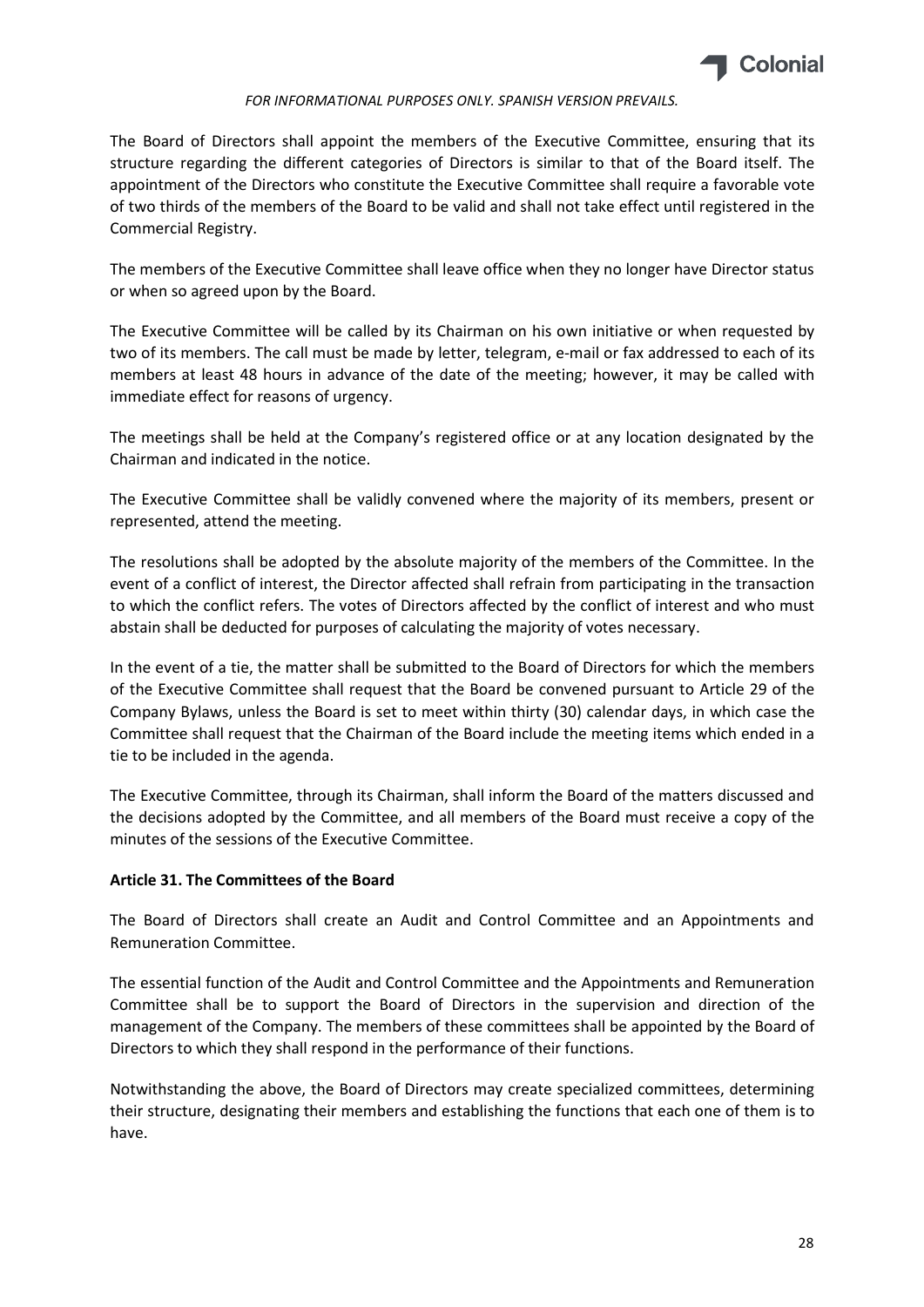

The Committees shall inform the Board of Directors at the first plenary session after they have met. The Committees shall inform the Board of Directors of their activities. The Board shall deliberate on the proposals and reports of each committee.

The Committees may seek outside advice when they deem it necessary to perform their duties. Their resolutions shall be recorded and be made available to the members of the Board.

The Board of Directors shall appoint the members of the Committees, taking into account the knowledge, skills and experience of the directors and the duties of each committee, pursuant to current legislation.

All employees or officers of the Company shall be required to attend the meetings of any of the Committees when so requested. They must also appear without the presence of any of the officers when so requested by one of the committees.

## Article 32. The Audit and Control Committee

The Audit and Control Committee shall consist of a minimum of three and a maximum of eight Directors appointed by the Board and all of them must exclusively be non-executive Directors. The Audit and Control Committee shall be made up of the number of independent Directors as determined by law and at least one of them shall be designated taking into account his/her knowledge and experience in accounting and auditing matters, or both.

As a whole, the members of the Audit and Control Committee shall have the relevant technical knowledge in relation to the Company's business sector. Notwithstanding the above, all members of the Audit and Control Committee shall have the knowledge, experience and dedication necessary to perform the functions that are assigned to them.

The Audit and Control Committee shall appoint a Chairman from among its members, which must be an independent Director. The Chairman of the Audit and Control Committee must be replaced every four years and may be re-elected after a period of one year from having left the position.

Additionally, the Committee shall appoint a Secretary from among its members, or may designate the Secretary of the Board to fill this position. In the absence of the Secretary of the Committee, the Secretary of the Board shall perform his/her functions, or, where applicable, the Vice Secretary of the Board. The Committee may designate, where applicable, a Vice President, who will also have to have independent status.

In any case, at their meetings, the Committee may rely on the technical assistance of the Secretary of the Board, or the Vice Secretary of the Board, at the request of the Chairman of the Committee.

The members of the Committee shall leave office when they no longer have Director status or when the Board of Directors so agrees.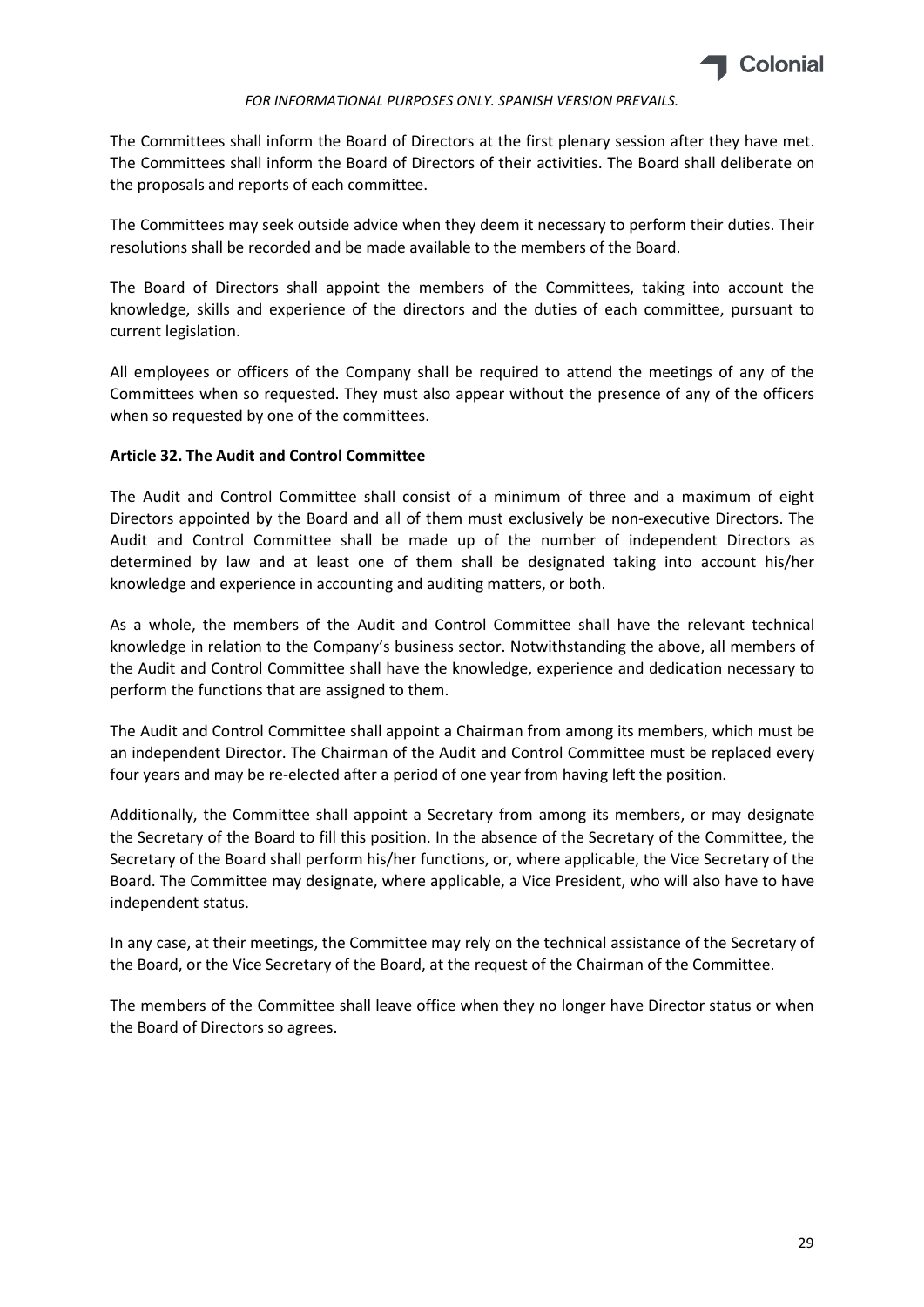

Without prejudice to any other functions assigned by law, the Audit and Control Committee shall have, at a minimum, the following duties:

- 1. To report on shareholder issues that arise in connection with matters that are within the Committee's powers at General Meetings as well as on the results of the audit, explaining how it has contributed to the integrity of the financial information and the function that the committee has performed in this process.
- 2. To monitor the effectiveness of the Company's internal controls, its internal auditing and its risk management systems, and to discuss any significant weaknesses detected during the audit with the Company's internal control system with the auditor without losing its independence. For these purposes, and where applicable, the Audit and Control Committee may submit recommendations or proposals to the Board of Directors with enough time to study them.
- 3. Submit to the Board for approval a report on the control and risk management policy, which identifies at least: (i) types of financial and non-financial risks (including operational, technological, legal, business, environmental, political and reputational) that the company faces, including financial and economic risks, contingent liabilities and other risks not found on balance sheets; (ii) setting the level of risk that the Company considers acceptable; (iii) the measures planned to mitigate the impact of identified risks, should they materialize; and (iv) the information and internal control systems to be used to control and manage the abovementioned risks, including contingent liabilities and off-balance sheet risks.
- 4. To directly supervise how the internal control and risk management functions are performed by one of the Company's officers or internal departments which has been expressly assigned the following functions: (i) to ensure the proper functioning of the control and risk management systems and, in particular, that all the important risks that affect the Company are adequately identified, managed and quantified; (ii) to actively participate in the development of a risk strategy and to take part in the important decisions concerning risk management; and (iii) to ensure that the control and risk management systems in place adequately mitigate the risks within the framework of the policy defined by the Board of Directors.
- 5. To monitor the process of preparing and submitting the required financial information and to submit recommendations or proposals to the Board of Directors aimed at safeguarding its integrity.
- 6. To supervise the division that fulfills the internal audit duties to ensure the proper functioning of the information and internal control systems which are functionally dependent on the nonexecutive Chairman of the Board or the Audit and Control Committee. The head of the division that fulfills the internal audit duties shall present its annual work plan to the Audit and Control Committee in which it directly reports any incidents that may have arisen during its implementation, submitting this information at the end of each year in an activity report.
- 7. The Audit and Control Committee, with respect to the information and internal control systems, shall: (i) supervise the process of preparing and the integrity of the financial information on the Company and, where applicable, to the Group, review compliance with the regulatory requirements, the proper delimitation of its scope of consolidation and the correct application of accounting principles; (ii) ensure the independence and effectiveness of the internal audit processes, propose the election, appointment, re-election and removal of the head of the internal audit unit in addition to proposing the budget for this unit, approve both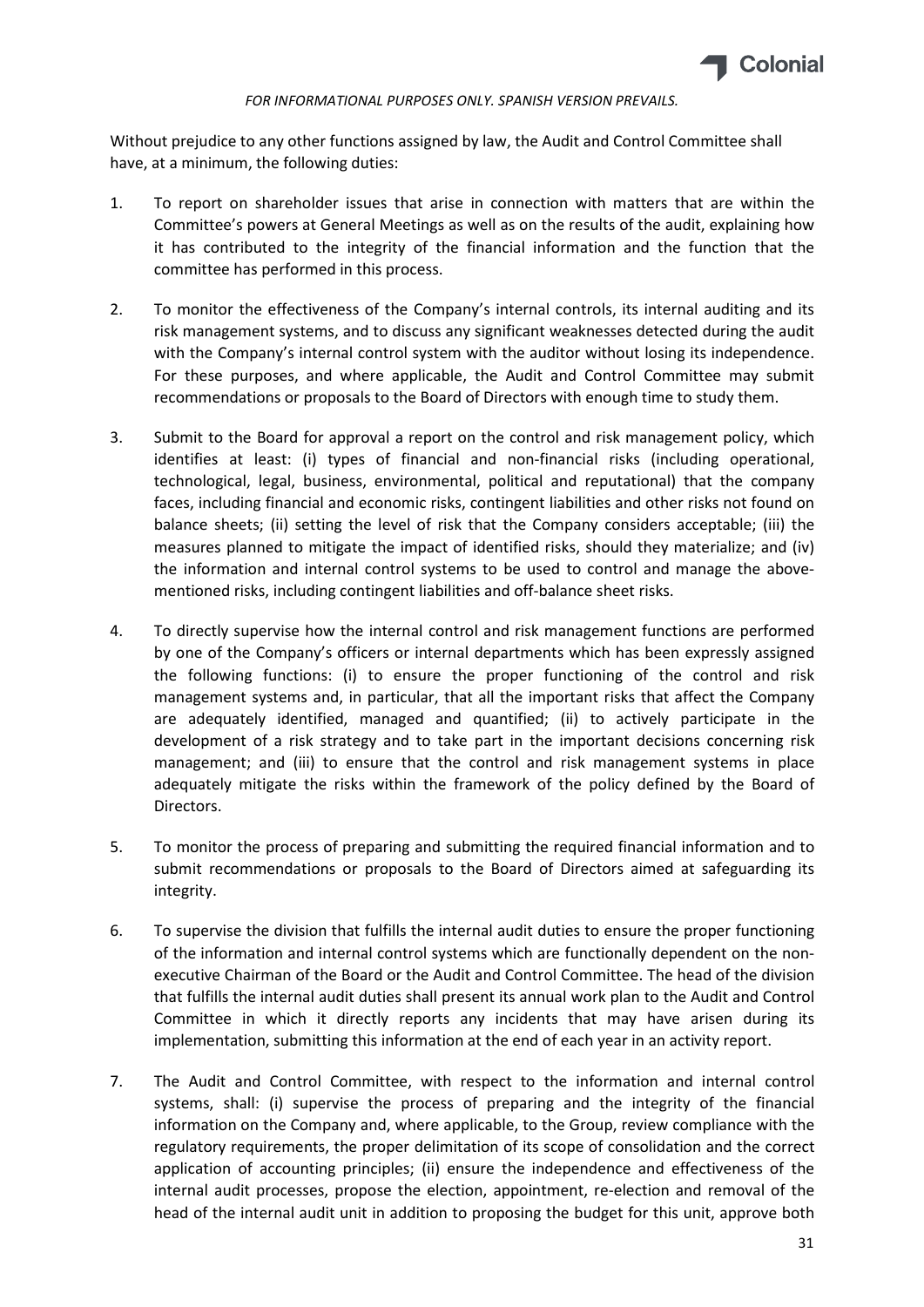

orientation and its operating plans, ensure that their work is focused mainly on the risks that are relevant to the Company, receive regular information on their activities and verify that senior management is taking into account the conclusions and recommendations of the Committee's reports; and (iii) establish and supervise a method that allows employees to make confidential and, if possible and appropriate, anonymous declarations on any irregularities, especially financial and accounting irregularities, that may potentially be important to the company.

8. Act as a communications channel between the board of directors and the Company's external auditor, assessing the results of each audit. Also, it relates to the external auditor to: (i) submitting proposals to the Board of Directors to elect, appoint, re-elect and remove the comptroller and taking responsibility for the selection process pursuant to current legislation as well as the conditions of his/her contract; (ii) regularly obtaining information on the audit plan from the comptroller and how it is being executed; and (iii) preserving the independence of the external auditor in the performance of his/her duties.

The Audit and Control Committee shall also be responsible for: (i) examining the circumstances behind the resignation of the external auditor, if this were to occur; (ii) ensuing that the compensation for the external auditor for their work does not compromise their integrity or independence; (iii) overseeing that the Company notifies the change of auditor as a material fact to the Spanish Securities Market Commission (CNMV) and that this notification is accompanied by a statement citing any disagreements the Company may have had with the outgoing auditor and, if there were such disagreements, to discuss them; and (iv) ensuring that the Company and the external auditor adhere to current regulations regarding the provision of non-audit services as well as the limits on the auditor's business concentration and, in general, the other rules on auditor independence.

- 9. To open lines of communication with the external auditor in order to receive information on any issues that may pose a threat to his/her independence, which can then be discussed by the committee, as well as any other issues in connection with the progress of the comptroller, and, where applicable, the authorization of services other than those prohibited under the terms specified in the current regulations with respect to independence, as well as other notifications provided for in legislation on accounts auditing and auditing standards. In any case, each year the external auditors will be required to furnish a statement of their independence with respect to the Company or entities relating directly or indirectly thereto, as well as detailed and separate information on any manner of additional services of any kind provided and the related fees received from these entities by the external auditor or entities related thereto in accordance with the regulations on accounts auditing.
- 10. To issue a report every year, prior to the release of the accounts auditing report, in which an opinion is expressed on whether the independence of the auditors or the auditing firms has been compromised. Such report shall, in all cases, contain the evaluation of the provision of the additional services mentioned in the section above, considered individually and as a whole, other than legal audit services in relation to the rules on independence or in accordance with the regulations on accounts auditing.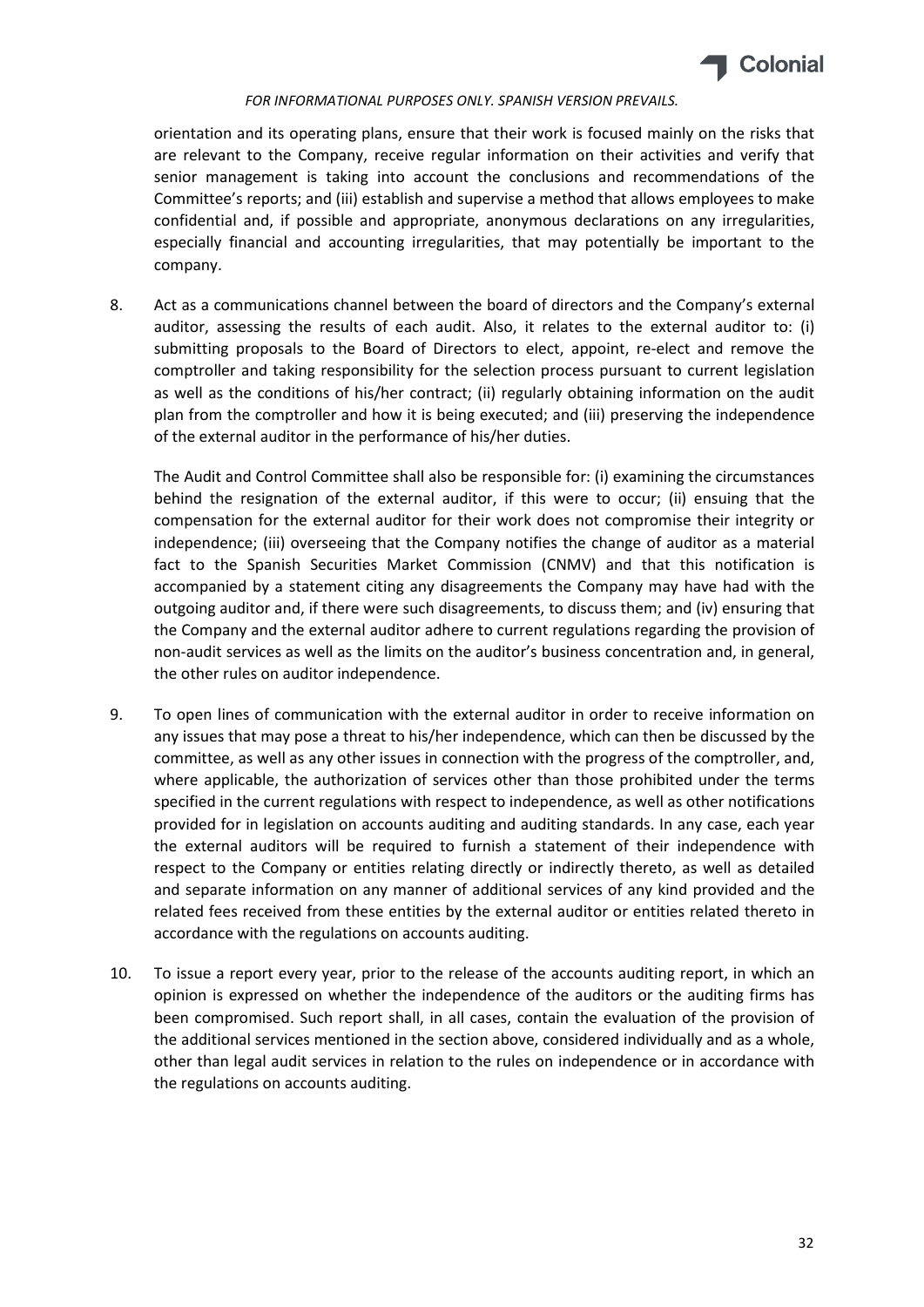

- 11. Inform the board of all matters established by law, the Company Bylaws and the Board of Directors regulations, in particular regarding:
	- a) The financial information that the Company must periodically make public;
	- b) The creation or acquisition of shares in special purpose entities or that are registered in countries or territories that are considered tax havens; and
	- c) Operations entered into with associated parties.
- 12. To monitor the compliance with the rules of corporate governance, its internal codes of conduct and its corporate social responsibility policy.

For these purposes, the Audit and Control Committee shall be specifically assigned the following minimum functions; (i) overseeing compliance with the Company's internal codes of conduct; (ii) supervising the Company's communication strategy and its relations with shareholders and investors, including small and medium shareholders; (iii) reviewing the Company's corporate responsibility policy, ensuring that it is aimed at creating value; (v) supervising and evaluating relations with different stakeholders; (vi) evaluating all matters that relate to the Company's non-financial risks, including operational, technological, legal, social, environmental, political and reputational risks; and (vii) coordinating the process of reporting non-financial information and information on diversity, in accordance with applicable regulations and international reference standards.

- 13. To issue a report on the economic conditions, the accounting impact and, in particular, on the proposed exchange ratio to the Board of Directors, after the analysis performed once the Audit and Control Committee has been informed of the operations regarding structural and corporate modifications that the Company plans to carry out.
- 14. To issue those reports and proposals that are requested by the Board of Directors or its Chairman and are within the powers of the Audit and Control committee as well as those that are deemed opportune for the Committee to best perform its functions, especially reports on the proposed amendments to these Regulations.
- 15. To prepare an annual report on the activities of the Audit and Control Committee, which must be included in the management report.
- 16. To propose any other issues that may arise on matters that are within the powers of the Appointments and Remuneration Committee to the Board of Directors.
- 17. Any other duties that are attributed by the bylaws or these Regulations.

The Audit and Control Committee shall regulate its own functioning in accordance with the Company Bylaws and these Regulations.

The Audit and Control Committee shall meet whenever requested by at least two of its members or when decided by the Chairman, who has the authority to convene these meetings, to fulfill their duties. The call notice shall be valid provided it is sent by any means that allows acknowledgement of its receipt.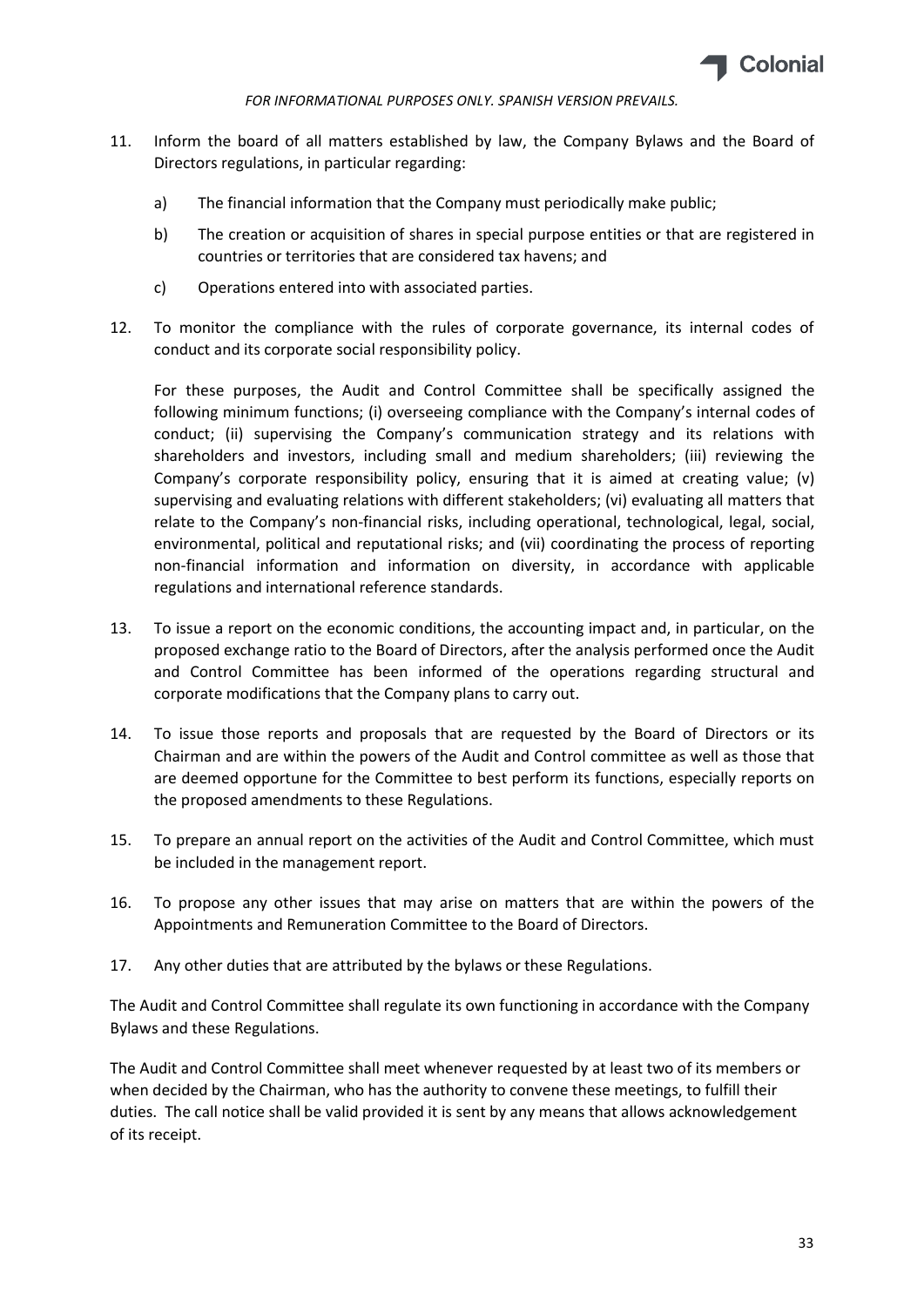

The Audit and Control Committee shall be validly established when attended by the majority of its members, who are either present or represented. Resolutions shall be adopted by the majority of its members, who are either present or represented, with the Chairman having the tie-breaking vote in case of a tie. The Committee member affected shall refrain from participating in the deliberation and votes on resolutions or decisions in which he/she or an associated person has a direct or indirect conflict of interest. The votes of the directors affected by the conflict and who must abstain shall be deducted for purposes of calculating the majority of votes necessary.

Representation must be conferred in writing and specifically for each meeting, and only to another member of the Committee.

Any member of the Company's management team or staff or those of its subsidiaries must attend the meetings of the Audit and Control Committee to work with the Committee and give it access to the information that is available to them when duly required, which can be done without the presence of a manager. Executive Directors of the Company must attend to report in accordance with what the Committee decides. The Committee may also request that the External Auditor of the Company attend the meetings and hire the services of external lawyers and other independent professionals to better fulfill its functions.

Minutes will be taken of all committee meetings and will be made available to all board members.

In all matters not expressly regulated in this article regarding the functioning of the Audit and Control Committee shall be regulated by the Audit and Control Committee itself, pursuant to the provisions established in the Company Bylaws and in these rules regarding the Board of Directors.

## Article 33. The Appointments and Remuneration Committee

The Appointments and Remuneration Committee shall consist of at least three (3) and at most eight (8) Directors, appointed by the Board of Directors, and all of them must be non-executive Directors. The Appointments and Remuneration Committee shall consist of the number of independent Directors as established by law.

The Appointments and Remuneration Committee shall designate a Chairman from among its members, who must in any case be an Independent Director.

Additionally, the Committee shall designate a Secretary from among its members, though it may designate the Secretary of the Board to fulfill these functions. In the absence of the Secretary of the Committee, the Secretary of the Board or, where applicable, the Vice Secretary of the Board shall fulfill the functions of the office. The Committee shall designate, where applicable, a Vice President who must also have independent status.

In any case, at their meetings, the Committee may rely on the technical assistance of the Secretary of the Board, or the Vice Secretary of the Board, at the request of the Chairman of the Committee.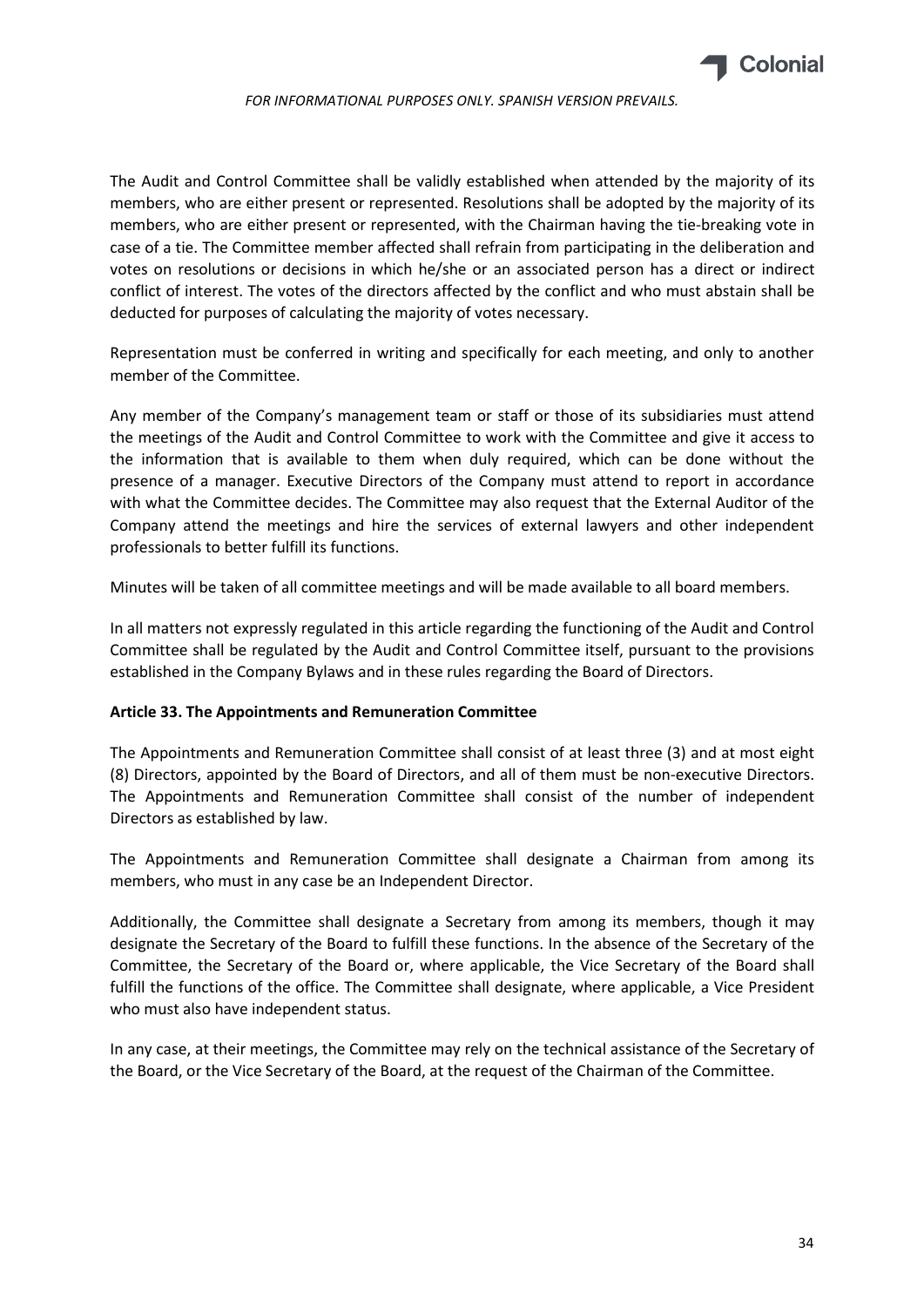

The members of the Committee shall leave office when they no longer have director status or when the Board of Directors so agrees.

Without prejudice to any other functions under the law, the Company Bylaws or the Regulations of the Board of Directors, or pursuant to them, the Appointments and Remuneration Committee shall have, at a minimum, the following duties:

- 1. Assess the competences, knowledge and experience necessary on the Board of Directors. For these purposes, the Appointments and Remuneration Committee shall define those functions and aptitudes that candidates must have for each vacancy and evaluate the time and dedication they will need to perform their duties.
- 2. Establish a target to represent the sex with lesser representation on the Board of Directors, and draw up guidelines on how to meet this target.
- 3. To submit proposals for the appointment of independent Directors to the Board of Directors through co-option or to be decided on at a General Meeting, in addition to proposals for the re-election or removal of these Directors.
- 4. To report on the proposed appointment of other Directors through co-option or to be decided on at a General Meeting, in addition to proposals for their re-election or removal.
- 5. To review and plan the succession of the Chairman of the Board and the chief executive officer of the company and, where applicable, draft proposals for the Board so that this succession occurs in an orderly and planned manner.
- 6. To report on proposals to appoint or remove senior officers and the basic terms of their contracts.
- 7. To propose to the Board which members should be part of each of the committees that have been created, in accordance with the provisions of these Regulations.
- 8. Propose to the Board of Directors the compensation policy for Directors and general manager or executives who discharge senior management duties under the direct supervision of the Board of Directors, executive committees or CEOs and the individual remuneration and other contractual conditions of the executive Directors and oversee compliance therewith.
- 9. To ensure the transparency of the compensation and the inclusion in the annual report of information regarding the compensation of Directors.
- 10. To propose the basic conditions of the contracts for senior officers to the Board of Directors.
- 11. To check that the compensation policy established by the Company is being observed.
- 12. To periodically review the compensation policy applied to Directors and senior officers, as well as the compensation systems which include shares and how they are implemented, in addition to guaranteeing that their individual compensation is proportional to that which is paid to other Directors and senior officers of the Company.
- 13. To ensure that any conflict of interest does not interfere with the independence of the external advice given to the Appointments and Remuneration Committee.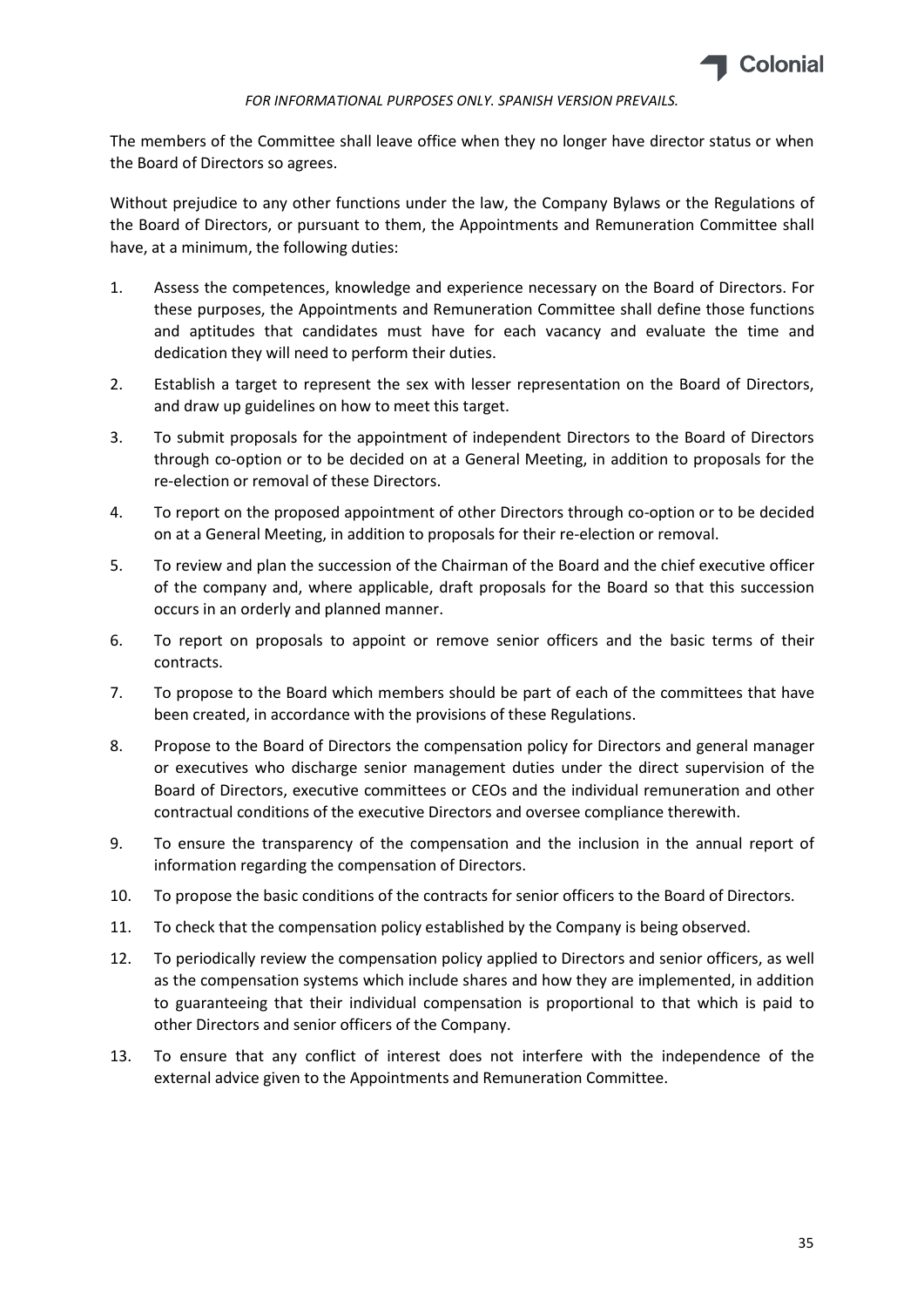

- 14. To verify the information on the compensation of Directors and senior officers found in various corporate documents, including the annual report on Director compensation.
- 15. To propose a policy to the Board of Directors for its approval regarding the election of Directors and to annually verify compliance to it, making reference to this policy in the Annual Corporate Governance Report.
- 16. Check the enforcement of the rules on corporate governance. For such purposes, the Appointments and Remuneration Committee will at least be assigned the following tasks: (i) check the enforcement of the Company's rules on corporate governance; and (ii) regularly check the suitability of the Company's corporate governance.
- 17. To propose any other issues that may arise on matters that are within the powers of the Appointments and Remuneration Committee to the Board of Directors.
- 18. Any other duties that are attributed by the Bylaws or these Regulations.

The Appointments and Remuneration Committee shall consult the President and the Chief Executive Officer of the Company, especially when dealing with matters relating to Executive Directors and Senior Executives. In the event that the Chairman is also the chief executive officer, this requirement shall be applicable to the Chairman and/or the CEO(s).

Any Director may request that the Appointments and Remuneration Committee take into consideration potential candidates to fill director vacancies if he/she feels that they are suitable.

The Appointments and Remuneration Committee shall have access to the information necessary to perform its duties. The Committee may hire the services of external lawyers and other independent professionals in order to better fulfill its duties.

The Appointments and Remuneration Committee will meet whenever requested by two of its members or when decided by its President, who has the authority to convene meetings, to fulfill their duties. The call notice shall be valid provided it is sent by any means that allows acknowledgement of its receipt.

The Appointments and Remuneration Committee shall be validly established when attended by the majority of its members, who are either present or represented. Resolutions shall be adopted by the majority of its members, who are either present or represented, with the Chairman having the tie-breaking vote in case of a tie. The Committee member concerned shall refrain from participating in the deliberation and votes on resolutions or decisions in which he/she or an associated person has a direct or indirect conflict of interest. The votes of Directors affected by the conflict of interest and who must abstain shall be deducted for purposes of calculating the majority of votes necessary. Representation must be done in writing and specifically for each meeting, and only in favor of another member of the Committee.

Committee meetings shall be made public through its minutes, which shall be provided to all members of the Board of Directors.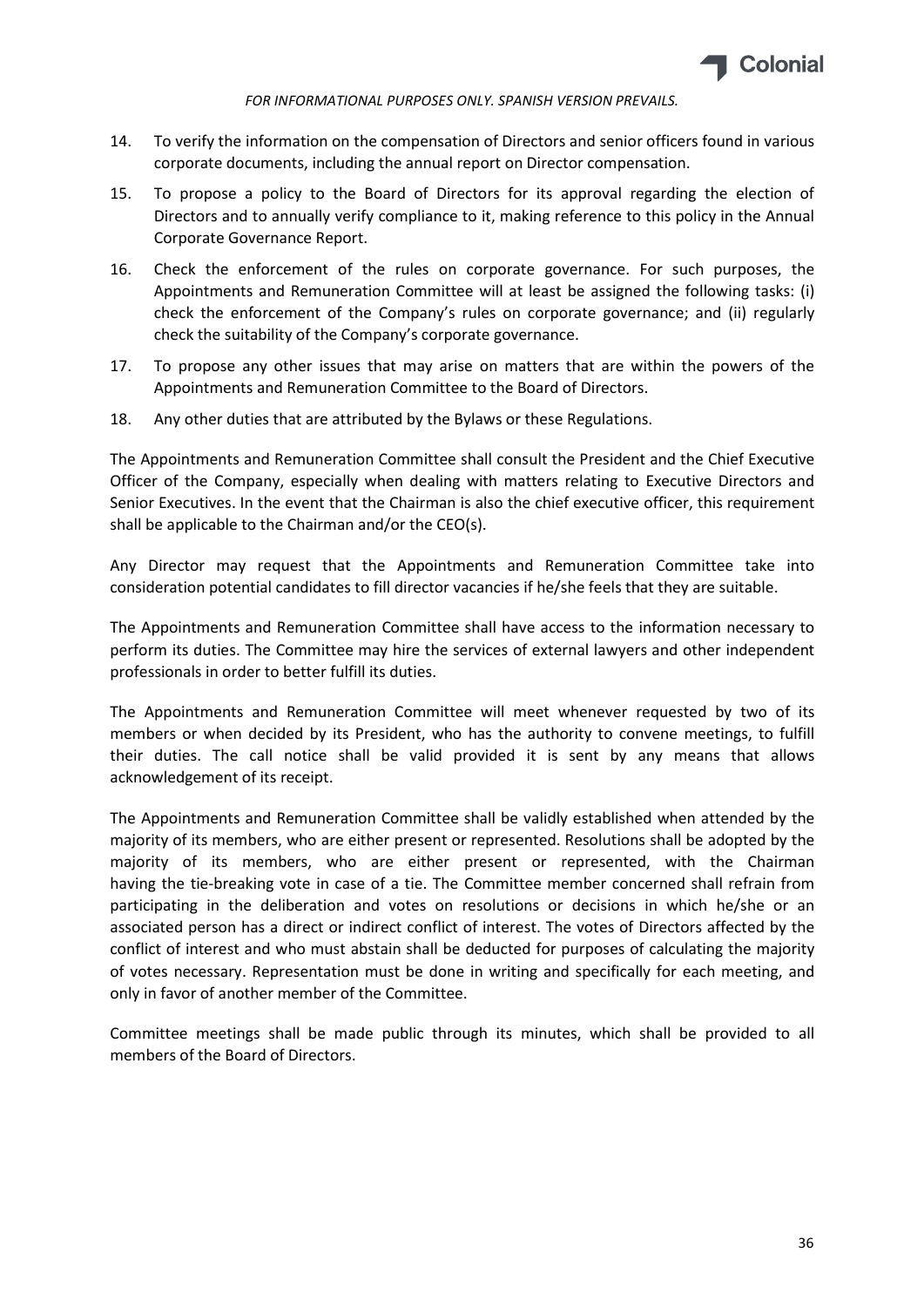

In all matters not expressly regulated in this article regarding the functioning of the Appointments and Remuneration Committee shall be regulated by the Appointments and Remuneration Committee itself, pursuant to the provisions established in the Company Bylaws and in these Regulations regarding the Board of Directors.

## Chapter Three. How the Board Functions

# Article 34. Board Meetings

The Board of Directors shall meet at least eight times a year, following the schedule and for the matters that were established at the beginning of the fiscal year, with each Director being able to propose other agenda items not initially planned. In any case, the Board of Directors shall meet as often as necessary to effectively perform its duties and whenever the interests of Inmobiliaria Colonial so require.

The complete Board of Directors will evaluate, once a year, and adopt, where applicable, an action plan to correct the deficiencies identified with respect to: (i) the quality and efficiency of the Board of Directors; (ii) the operations and the composition of its committees; (iii) the diversity of the composition and powers of the Board of Directors; (iv) the performance of the Chairman of the Board and the chief executive officer of the Company; and (v) the performance and contribution of each Director, paying particular attention to those who are in charge of the various committees of the Board. The evaluation of the Chairman of the Board will be handled, where applicable, by the coordinating Director.

The Board shall meet whenever convened by the Chairman or his/her substitute. The Chairman must call a meeting of the Board of Directors when requested by at least one third of the members of the Board. In this case, if the Chairman has not called a meeting within one (1) month, without just cause, the Board may be convened by the Directors who have requested the meeting, specifying the agenda for the meeting, to be held in the city where the registered office is located. In addition, the coordinating Director shall be specially empowered to request that a Board of Directors be called.

Calls for a meeting shall be made by letter, fax, telegram or email and shall be authorised by the signature of the Chairman or Secretary. Calls must be issued at least three (3) days in advance. The Board shall prepare an annual plan for these sessions.

In the case of an emergency, determined solely by the Chairman, calls can be made (including by telephone) for an immediate Board meeting.

Meetings shall be held at the Company's registered office or at any location designated by the Chairman and stated in the call.

The Chairman shall decide on the agenda of the session. Directors and Board Committees may request that the Chairman include matters on the agenda pursuant to the first paragraph of this article and the Chairman will be obligated to include them.

When a Director requests to include matters on the agenda, he/she shall either submit, along with their request, any relevant documents or identify them so that they can be sent to other members of the Board of Directors.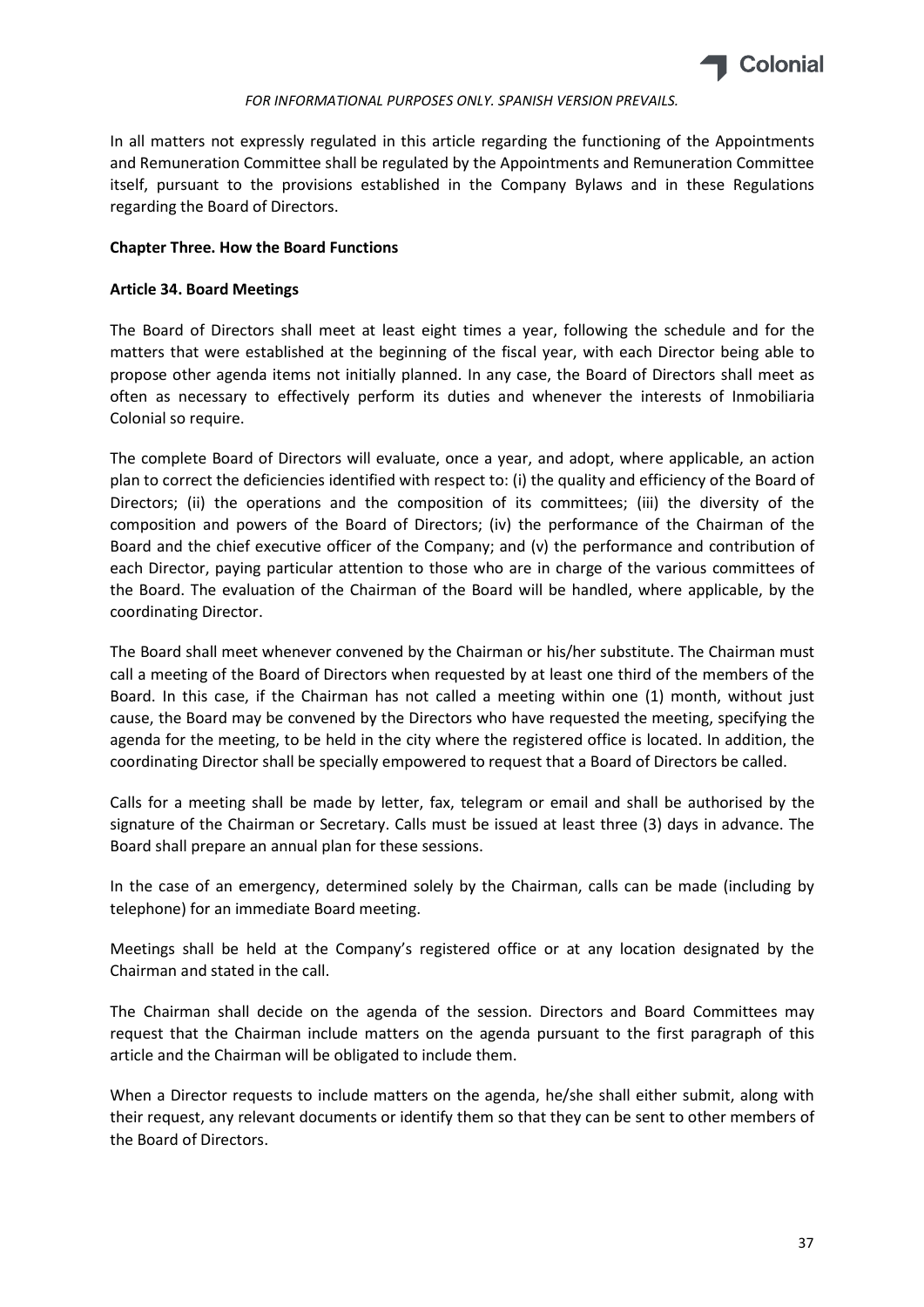

Efforts will be made, given each director's duty to maintain confidentiality, for the importance and confidential nature of the information not to serve as a pretext for incompliance with this rule, except in exceptional circumstances as determined by the Chairman.

Board meetings may be held by conference call, video conference or any other similar system, so that one or more of the Directors can attend the meeting from a different location. Therefore, in addition to convening a meeting and stating the location where the physical session will take place, the call must also specify that the meeting may be attended by conference call, video conference or similar system, specifying the technical means necessary for this purpose and making them available, which in any case must permit direct and simultaneous communication among attendees. The Secretary to the Board of Directors shall record, in addition to the directors physically attending or, where applicable, who are represented by another director, those attending the meeting through a conference call, video conference or similar system in the minutes of the meetings held like this.

# Article 35. How Meetings Are Held

The Board will be validly established when the majority of its members attend either physically or represented by another Director.

Representation must be done in writing and specifically for each meeting, and only in favor of another member of the Board. However, non-executive Directors may only be represented by another non-executive Director.

The Chairman shall encourage the participation of all directors at the meeting and in the Board's deliberations.

Resolutions shall be adopted by the absolute majority of the Directors attending the meeting. In the case of a tie, the Chairman shall have the deciding vote.

Voting in writing without a meeting shall be valid if no Director opposes the process.

All of the meetings held by the Board of Directors shall be recorded by the Secretary of the Board or, where applicable, by the Vice Secretary. The minutes shall reflect the attendees, the agenda of the meeting, the details of the time and place where it was held, the main items of the discussions and the content of the resolutions adopted. All Directors have the right to ask that his/her speech or proposal be recorded in the minutes or fully transcribed therein, on condition that the Director provides the text which faithfully reflects their intervention when indicated by the Chairman. This requirement is not necessary when the Board meeting is recorded in electromagnetic format which allows for the meeting to be stored and subsequently reproduced in full. The minutes shall record, when so requested, the concerns about a proposal expressed by the Directors or the Secretary or, when requested by the Directors, the Company's progress when these concerns are not resolved by the Board.

The minutes of Board meetings, in their entirety or partially, making reference to one or more of the resolutions, shall be approved either while the Board is still convened or in the following session. The Chairman or Vice President, and the Secretary or Vice Secretary will sign the minutes.

The minutes of Board meetings shall be recorded in the Minutes Ledger.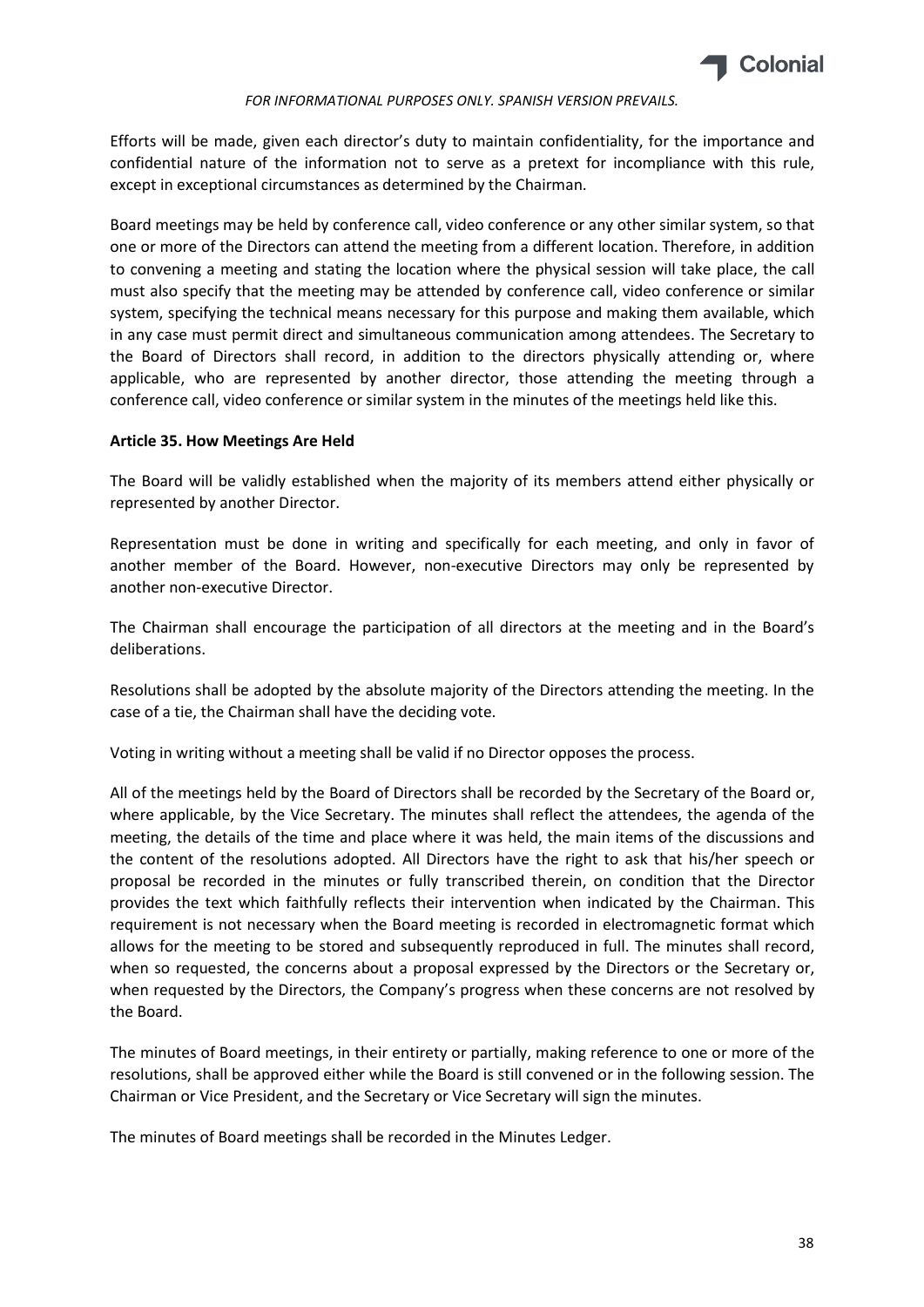

#### TITLE IV INFORMATION POLICY AND THE COMPANY'S CORPORATE WEBSITE

## Article 36. The corporate website of Inmobiliaria Colonial and Electronic Notification

- 1. The Company shall have a corporate website to fulfill shareholders' right to information and it shall publish the documents and information pursuant to the law, the Company Bylaws and other internal regulations of the Company as well as to disseminate all relevant information for those who have a direct or indirect interest in the Company and pursuant to the regulations on regulatory announcements contained in Spain's Securities Exchange Act.
- 2. The Directorate of Corporate Development, Management Control and Investor Relations, under the supervision of the Board of Directors, shall establish which information is displayed on the Company's corporate website, pursuant to current legislation, the Company Bylaws and other internal regulations of the Company as well as to continuously update the website and to ensure the security of the website, the authenticity of the documents published on it and the ability to access the website free of charge with the possibility of downloading and printing what has been posted.
- 3. The modification, deletion and transfer of the Company's corporate website may be decided by the Board of Directors.
- 4. Communication between the Company and its shareholders, including the transfer of documents, applications and information, may be made by electronic means, provided that this means of communication has been accepted by the shareholders. For these purposes, the Company shall include a contact device on its corporate website which will be able to demonstrate the indubitable date of receipt and the content of the electronic messages exchanged between the shareholders and the Company.

#### Article 37. Content of the Company's corporate website

- 1. The Company's corporate website shall include, at least, the following documents:
	- a) The current Company Bylaws, as well as any amendments carried out in the last twelve (12) months.
	- b) The latest individual and consolidated annual financial statements that have been approved.
	- c) The current Regulations of General Meetings.
	- d) The current Regulations of the Board of Directors and, where applicable, the current Regulations of the Board Committees.
	- e) The Annual Reports for the last two years.
	- f) The current Internal Code of Conduct on the Securities Market.
	- g) The Annual Corporate Governance Report.
	- h) The annual reports on Director compensation.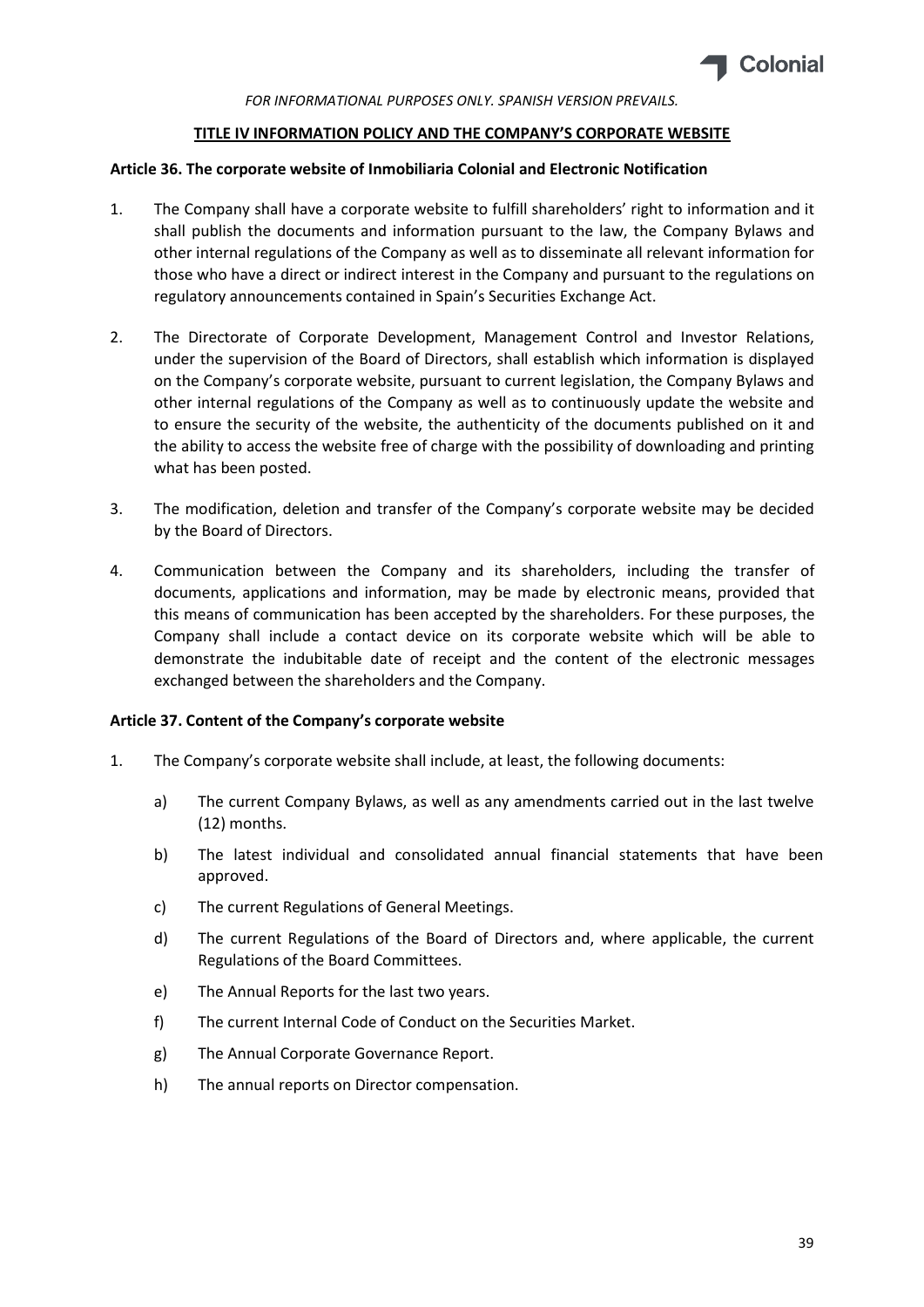

- i) The full text of the call for a General Meeting, as well as the proposed resolutions to be approved at the Meeting and other documents relating to the General Meeting and any relevant information the shareholders may need in order to cast their vote within the period stipulated by the Spanish Securities Market Commission (CNMV).
- j) Information on the General Meetings held during the current fiscal year and the previous fiscal year, and in particular, on the composition of the General Meeting when it was constituted, the resolutions adopted, the number of votes cast and the number of votes in favor and against.
- k) The annual financial reports for the last five (5) fiscal years.
- l) The half-yearly financial report covering the first six (6) months of the fiscal year, the second financial report covering the twelve (12) months of the fiscal year and the interim management statement.
- m) The communication channels between the Company and its shareholders and, in particular, the relevant explanations regarding shareholders' right to information, specifying, where applicable, the physical and email addresses to which shareholders can direct themselves.
- n) The means and procedures to confer representation at a General Meeting which are established by the Board from the moment the meeting is called until it is held.
- o) The means and procedures for remote voting, including, where applicable, the forms to verify attendance and their right to vote, through telemetric means, at the General Meeting.
- p) An electronic shareholder forum in accordance with the terms that are regulated by the relevant regulations.
- q) The material facts reported to the Spanish Securities Market Commission during the fiscal year in progress and the last fiscal year closed.
- r) The following information on each of its Directors:
	- (i) Professional and biographical profile.
	- (ii) Other Boards of Directors to which they belong, whether the companies are publicly traded or not, with the exception of holding companies belonging to the Director him-/herself or his/her direct family.
	- (iii) The category to which he belongs, where applicable, stating, in the case of propietary Directors, the shareholder to whom he owes his/her office and with whom he is associated.
	- (iv) The date of his/her first appointment as a Director of Inmobiliaria Colonial, as well as any subsequent appointments.
	- (v) The shares of Inmobiliaria Colonial and any stock options which he/she owns.
- s) Any other information or documentation that is required to be disseminated through the Company's corporate website pursuant to the applicable regulations or that which the Board of Directors considers should be disseminated in the interest of the shareholders.